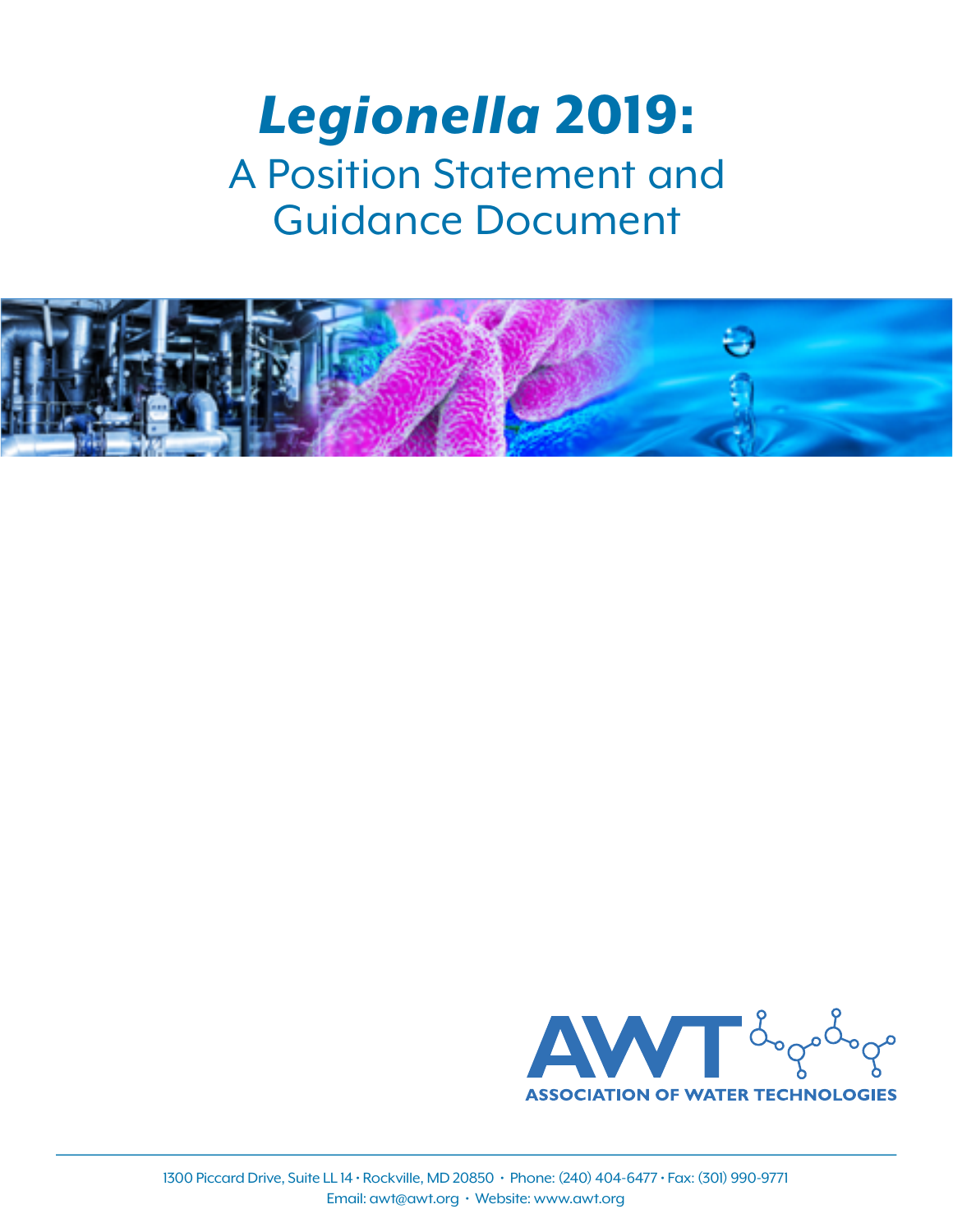# *Legionella* 2019: A Position Statement and Guidance Document

(Approved by AWT Board of Directors, February 2019)

#### Special Acknowledgments

*Legionella 2019: A Position Statement and Guidance Document* is an update and revision to *Legionella 2003: An Update and Statement by AWT*. The 2019 document was produced by the AWT *Legionella* Task Force, chaired by Bill Pearson, CWT, and Andy Weas, CWT, in consultation with the AWT Technical Committee. Special thanks are given to the AWT board of directors for their review and approval of the document. Very special thanks are given to the AWT *Legionella* Task Force members for their gracious contributions of time, expertise, and knowledge toward the production and technical development of this document: John Caloritis, CWT; Michael Coughlin, Ph.D.; Jay Farmerie, CWT; Matt Freije; Diane Miskowski; Dick Miller, Ph.D.; Rich Moll; Kenneth Soeder, CWT; and Janet Stout, Ph.D.

#### Warning and Disclaimer

*This document is designed to provide information on the subject matter. It is produced with the understanding that neither AWT nor the AWT Task Force chairs or members (or other contributors) are rendering legal, medical, engineering, or other professional services. Neither AWT nor the AWT Task Force chair or members (or other contributors) shall be liable for damages, in any event, for incidental or consequential damages caused, or alleged to be caused, directly or indirectly, using any information disclosed in this document, including the use of any recommendations, methods, products, services, instructions, or ideas.*

#### Forward and Purpose

The Association of Water Technologies (AWT) is a not-for-profit international trade association founded to serve the interests of regional water treatment companies and to advance the technologies of safe, sound, and responsible water treatment practice. AWT provides education and training, public awareness, networking, research, industry standards, and resource support. Association activities are directed toward promoting the growth and development of member firms and advancing the art and science of the water treatment industry.

Since the initial outbreak in 1976 that led to the discovery and identification of Legionnaires' disease, much has been learned about the bacteria (*Legionella*) that causes the disease and the disease itself. This includes how Legionnaires' disease is contracted and how to minimize risk of disease contraction, as well as effective medical treatments for Legionnaires' disease. Guidelines and standards provide substantial direction and information that can be adopted to manage building water systems and devices to control *Legionella* and minimize legionellosis; however, none can provide an absolute (100%) guarantee of disease prevention.

Much has changed since AWT drafted and published L*egionella 2003: An Update and Statement by AWT*. Surveillance data by the Centers for Disease Control and Prevention (CDC) for the United States shows an increase of more than 550% in the annual incidence of Legionnaires' disease cases reported from 2000–2017. With continuing high-profile disease outbreaks; the release of ASHRAE Standard 188-2015; and the issuance of laws by state, city, and local regulatory authorities, as well as directives and regulations by other authorities having jurisdiction, such as the Centers for Medicare and Medicaid Services (CMS), there is a responsibility and there are requirements for managing *Legionella* as a waterborne pathogen in associated building water systems. Many facilities are now required to have policies in place, implement appropriate risk management, and develop water management plans to control *Legionella* in their water systems to prevent disease. All these factors have greatly influenced the way facility owners and managers operate their buildings and building water systems, and how water treatment professionals design, implement, monitor, and document their water treatment and water management programs.

Legionella 2019: A Position Statement and Guidance Document is a revision of the 2003 AWT document. It provides current Legionella and related legionellosis information in a broad and useful format that can be easily utilized by water treatment professionals and their clients as a reference and guidance document to manage the risk of Legionnaires' disease from water systems under their care or supervision. It is a comprehensive update of collective information and data available from numerous research, investigative, and authoritative sources on *Legionella* and legionellosis. These include the CDC, OSHA (Occupational Safety and Health Administration), WHO (World Health Organization), EPA (Environmental Protection Agency), and various state public health agencies as well as associated technical trade organizations and recognized *Legionella* experts and commercial entities. Due to the multi-disciplined technical and medical nature of the subject, this document is directed at summarizing and presenting up-to-date *Legionella* information in a useful format to the water treatment professional and end-user as well as to the public and private sectors. Extensive references are cited to provide more detailed and in-depth information on legionellosis and related topics to benefit those with more specific interest and application or decision-making needs.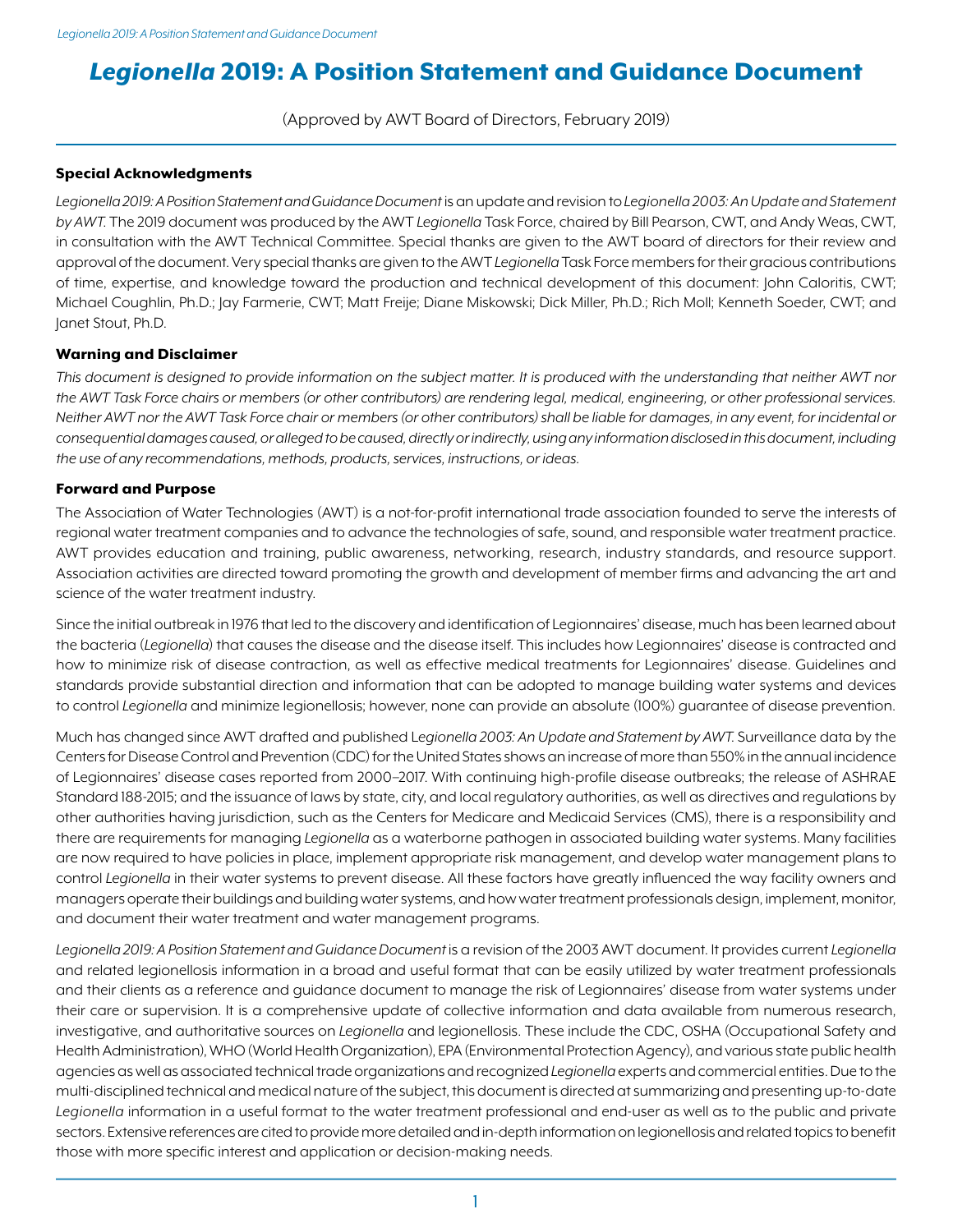# *Legionella* 2019: A Position Statement and Guidance Document

*©2019 Association of Water Technologies, Inc., All rights reserved. www.awt.org*

|                                                |                                                                        | <b>PAGE</b>             |  |  |
|------------------------------------------------|------------------------------------------------------------------------|-------------------------|--|--|
| Τ.                                             | Discovery of Legionnaires' Disease and Legionella                      | 3                       |  |  |
| П.                                             | Terms, Definitions, and General Facts                                  | 4                       |  |  |
| Ш.                                             | Legionella: Infectious Growth, Transmission, and Host Susceptibility   | $\overline{\mathbf{z}}$ |  |  |
| IV.                                            | Domestic (Potable) Water Plumbing Systems and Legionnaires' Disease    | 9                       |  |  |
| v.                                             | Cooling Towers: Water Treatment and Legionnaires' Disease              | 12                      |  |  |
| VI.                                            | Cooling Towers and Legionella: Objectives and Guidelines               | 14                      |  |  |
| VII.                                           | Sampling and Testing for Legionella                                    | 16                      |  |  |
| VIII.                                          | Healthcare Facilities-A Special Legionnaires' Disease Risk Environment | 20                      |  |  |
| IX.                                            | Online Legionella Information                                          | 22                      |  |  |
| Х.                                             | AWT Legionella and Legionellosis Position Statement                    | 24                      |  |  |
| <b>Appendix A:</b> Legionella Control Measures |                                                                        |                         |  |  |
| <b>References</b>                              |                                                                        |                         |  |  |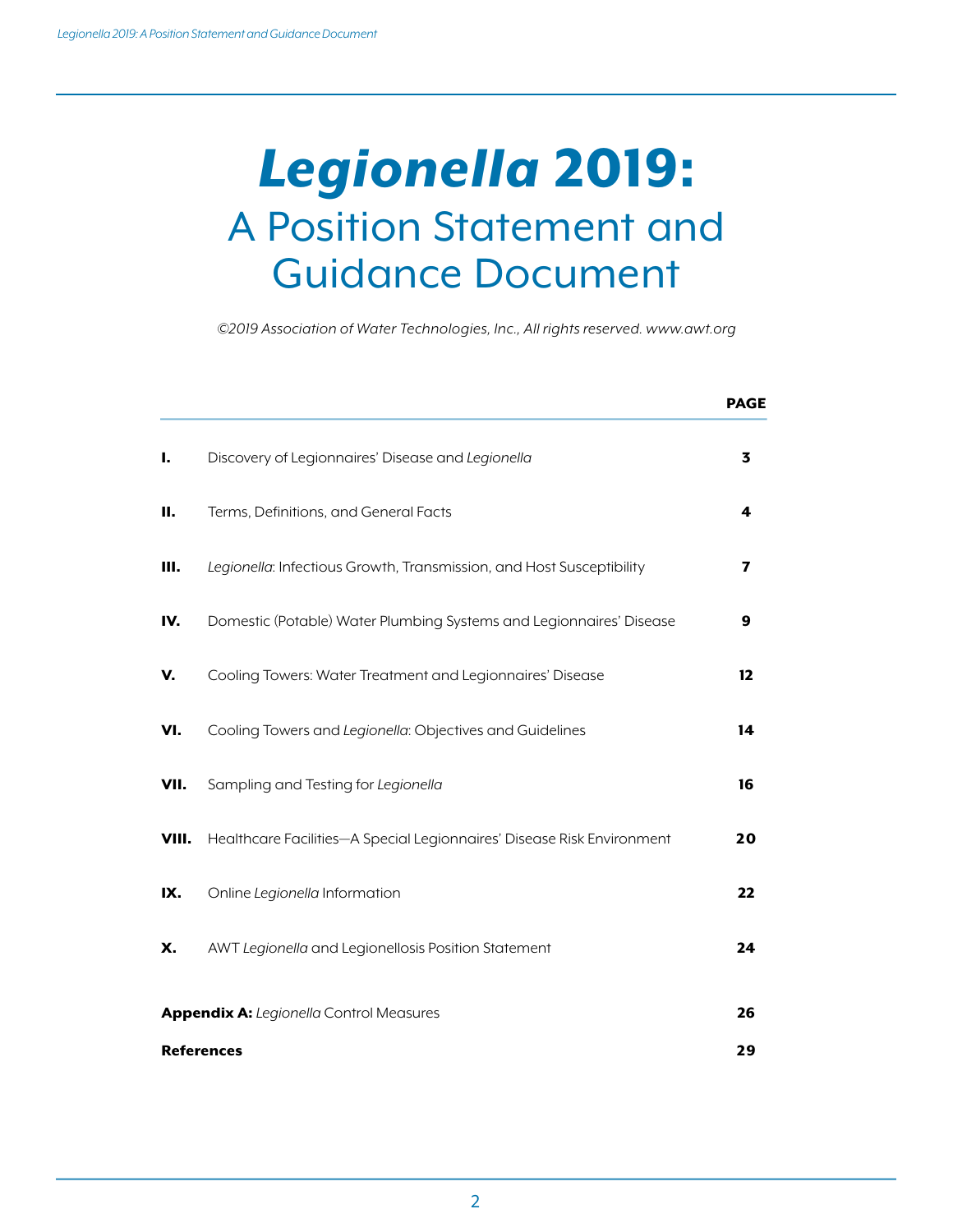# *Legionella* 2019: A Position Statement and Guidance Document



Figure 1: *Legionella* is a waterborne pathogen

# I. Discovery of Legionnaires' Disease and *Legionella*

Legionnaires' disease acquired its name from the media reference given to a mysterious pneumonia-like illness that afflicted numerous attendees of an American Legion convention at the Bellevue-Stratford Hotel in Philadelphia during July 1976. An outbreak of illnesses occurred, presenting Pennsylvania Department of Public Health officials with a recorded 221 cases of a strange respiratory illness contracted by convention (hotel) attendees and by some pedestrians passing by the hotel. Symptoms included high fever, chills, muscle pain, headache, and eventual development of a dry cough with difficulty in breathing. Some patients developed patchy lesions in their lungs representative of severe pneumonia. More than two-thirds of the patients required hospitalization and 34 eventually died.

In January 1977, the discovery of the causative agent of the outbreak was made by the Centers for Disease Control and Prevention (CDC). It was a bacterium that was subsequently named *Legionella pneumophila* (pneumophila is Greek for lungloving). It was determined that neither the bacterium nor the disease was new and that *Legionella* bacteria have been around and causing disease for many years. When reexamined, the CDC found *Legionella* bacteria in 50-year-old (archived) tissue samples of unsolved and similar-illness cases. So, Legionnaires' disease was not a new disease discovered in 1976—just an old one that was finally recognized and named.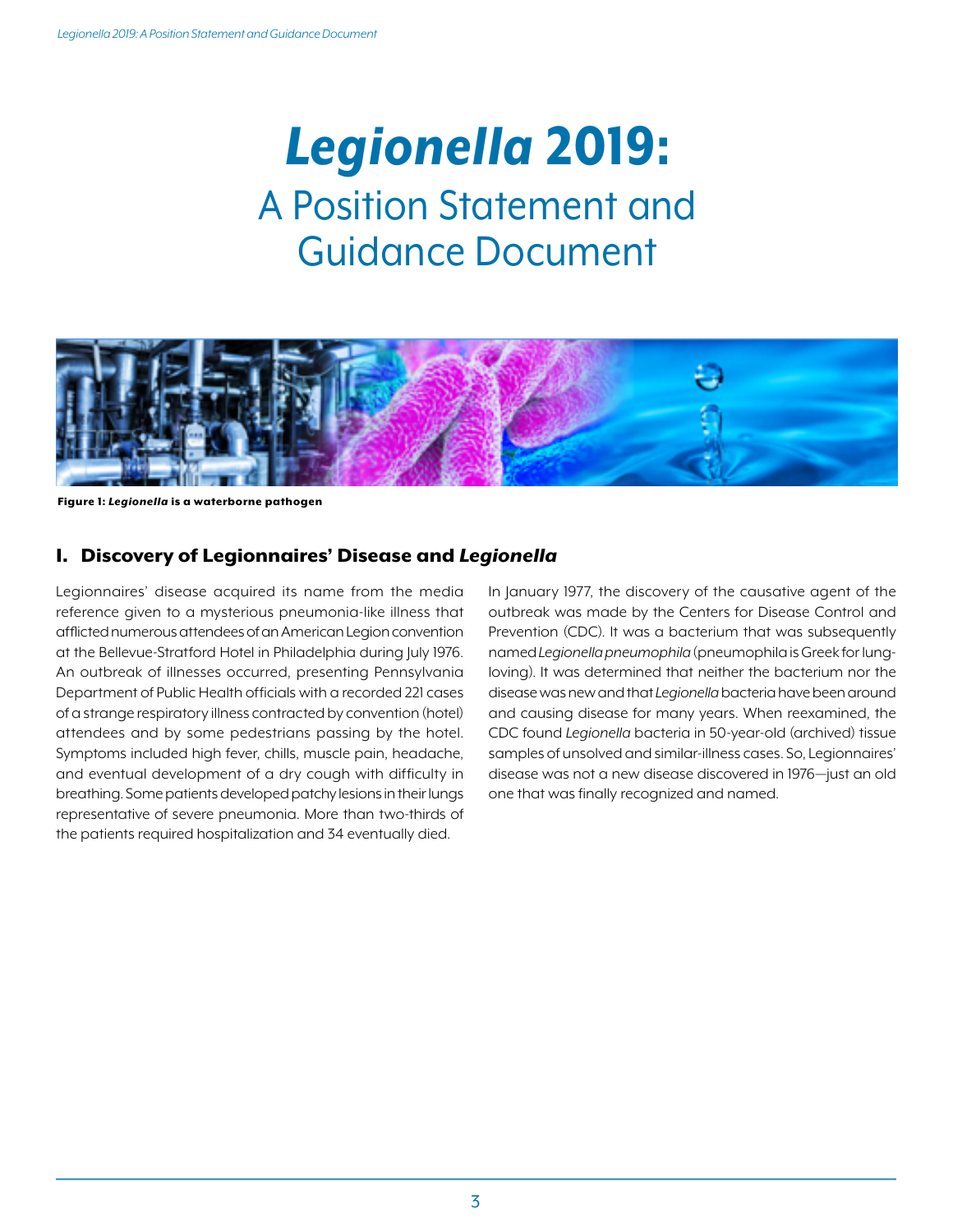# II. Terms, Definitions, and General Facts

*Legionella* is the name of a genus of bacteria. *Legionellae* (the plural, referring to more than one *Legionella* bacterium) are aerobic, non-spore-forming, rod-shaped, typically flagellated, gram-negative bacteria. They are common to aquatic environments, especially warm water, and are found in some muds and soils. There have been at least 60 *Legionella* species identified, with approximately half being linked to human disease. Some species of *Legionella* are distinguished by serogroup or serotype, with more than 70 serogroups presently identified for the genus. Some species have serogroups that are further differentiated into subtypes.

*Legionella pneumophila* was the first *Legionella* species named upon discovery in 1977, following the 1976 disease outbreak in Philadelphia. *L. Pneumophilia* stands alone today as the single species responsible for more than 90% of legionellosis cases. More than 80% of these cases are attributed to only one serogroup—*L. pneumophila* serogroup 1—of the more than 15 identified *L. pneumophilia* serogroups. This serogroup is the most common *Legionella* isolate recovered from environmental samples. Within this serogroup are more than 50 subtypes that can be identified by molecular typing methods. Serogroups and subtypes appear to differ in their degree of virulence—and thus, their ability to cause disease.

Legionellosis is a collective term describing the pneumonic and non-pneumonic forms of infection and disease caused by exposure to *Legionella* bacteria. Legionnaires' disease and Pontiac fever (disease) are two forms of legionellosis, with Legionnaires' disease, the pneumonic form, being the more serious and primary one of focus. Pontiac fever, the non-pneumonic form, presents with flu-like symptoms after an incubation period from less than 24 to 72 hours. It is a self-limiting illness, usually lasting less than two to five days, and it is not associated with death. Conversely, Legionnaires' disease presents as a serious and potentially fatal pneumonia. It is considered a non-communicable disease, as it requires transmission of the disease-causing bacteria (*Legionella*) from an environmental source (water or soil) and exposure to a susceptible host via inhalation or aspiration. It is not transmitted from person to person.

Legionnaires' disease is an acute bacterial infection of the lower respiratory tract that causes pneumonia. The disease is a potentially fatal, multi-system respiratory illness with an average mortality rate of 10%, according to the CDC; however, a significantly higher mortality of 25% is reported by the CDC when the disease occurs in healthcare facilities. Fortunately, only 2–5% of people exposed to an infectious form of *Legionella* will present with symptoms of disease.

**Pontiac fever** is a much milder, flu-like illness not involving pneumonia caused by *Legionella*. Cases of Pontiac fever have been linked to *L. pneumophila, L. feelie,* and *L. anisa*. It attacks indiscriminately, uniformly infecting 90% to 95% of those exposed, and has a shorter incubation period of less than one to three days. Complete recovery usually occurs in two to five days without medical attention or antibiotics.

A. Legionnaires' disease is a serious illness and not rare. Legionnaires' disease is a severe pneumonia with an estimated 8,000–18,000 hospitalized cases occurring annually in the United States, according to the CDC. *Legionella* is one of the top three causes of sporadic, community-acquired pneumonia. While approximately 95% of reported cases are sporadic, outbreaks can occur in almost any setting and are most frequently reported in association with travel and healthcare exposure. According to the CDC in *Morbidity and Mortality Weekly Reports*, June 10, 2016, Garrison et al., "The most frequent outbreak settings in this analysis were hotels and resorts, long-term care facilities, and hospitals. Although 44% of the outbreaks were travel-associated and 33% were healthcare-associated, healthcare-associated outbreaks were larger and resulted in more deaths than travel-associated outbreaks. Potable water was the most frequent source of exposure; however, outbreaks related to cooling towers were associated with larger numbers of cases."

Because it is difficult to distinguish from other forms of pneumonia, unless specifically investigated, many cases of disease go undiagnosed and unreported. However, the reported cases of Legionnaires' disease are on the rise in the United States, according to the CDC's National Notifiable Diseases Surveillance System data (see Figure 2)—with the incidence increasing more than 5.5 times during the reporting period of 2000–2017.



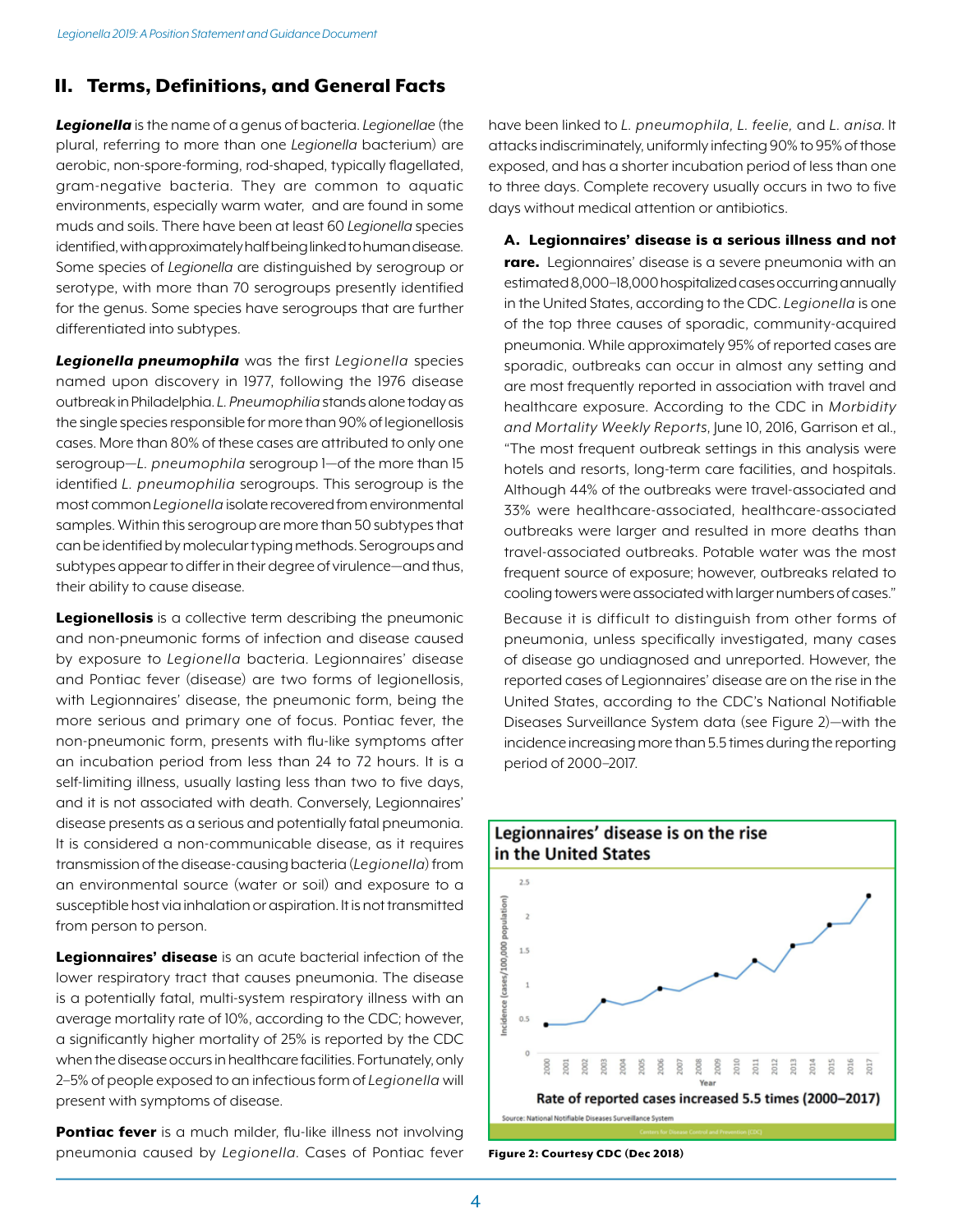The CDC confirms that U.S. health departments reported more than 7,000 cases of Legionnaires' disease in 2017. While over 7,000 cases were reported to the CDC for the year, it is estimated that more than 25,000 cases of the illness occur each year and cause in excess of 4,000 deaths. Dr. Paul Edelstein has estimated the actual number of annual cases in the United States ranges from 56,000 to 113,000 based on the incidence ratio of 180–360 cases per 1 million people reported in the German CAPNETZ (Competence Network for Community Acquired Pneumonia) study (von Baum et al. 2008). With the CDC's estimate of a 10% overall mortality rate, that would equate to 5,600 to 11,300 annual deaths in the United States due to legionellosis.

**B.** Disease exposure most likely occurs via two routes:

1. Inhalation of aerosols, fine sprays, mists, or other microscopic droplets of water or soil contaminated with *Legionella*—providing direct access into the lungs; and

2. Aspiration, which occurs when solids or liquids intending to be swallowed and make their way to the stomach, instead "go down the wrong pipe" and enter the respiratory tract (trachea) and are subsequently breathed into the lungs. (Aspiration is discussed in more detail in Section III.)

C. Disease sources may include almost any warm water system or device (manmade or natural) that disseminates water—particularly as aerosols, sprays, or mists—and provides favorable conditions for *Legionella* growth. The potable (domestic) water distribution systems of large buildings, including healthcare facilities, hotels, resorts, etc. are considered the primary source of *Legionella* and disease, as supported by the CDC and peer-reviewed research studies. These large buildings and facilities tend to have complex hot water systems and are commonly linked to occurrences and transmission of disease.

While cooling towers and evaporative condensers are also a potential source related to Legionnaires' disease, and long thought to be the major source of *Legionella*-causing disease, current data suggest that domestic (potable) water plumbing systems are responsible for an even larger number of cases of legionellosis.

*Legionella* can grow and has been found in the many parts of building water systems that are continually wet, including: hot-water and cold-water storage tanks, water heaters, water-hammer arrestors, expansion tanks, water filters, electronic faucets, aerators, faucet flow restrictors, shower heads and hoses, non-steam aerosol-generating humidifiers, ice machines, and infrequently used equipment, including eyewash stations and safety showers. *Legionella* is also known to grow in other stagnant lines and piping, such as future expansion lines as well as discontinued lines or underway construction and remodeling piping runs. All of these are often referred to as dead-legs.

Other disease sources include: various heat-rejection devices, whirlpool baths and spas, home or other warm water birthing tubs/pools, hot springs, respiratory therapy equipment, dental water lines (*The Lancet* 2012), and even misting machines found in grocery store produce sections and outside misters in hot, dry climates.

D. Disease susceptibility is an important factor in disease contraction. The greatest host susceptibility to *Legionella* is found in the elderly and those with suppressed or compromised immune or respiratory systems. These include heavy smokers, alcoholics, HIV patients, cancer patients, bone marrow or organ-transplant patients, diabetics, and others with lung or respiratory diseases. Underlying disease and advanced age also contribute to a significantly higher risk of mortality with Legionnaires' disease. The most common risk factor found in Legionnaires' disease patients is heavy cigarette smoking, along with chronic lung disease. Bone marrow and organ transplants represent the most intense risk factor, since the medicines used to protect new organ transplants also compromise the body's immune defenses against infection. Patients taking corticosteroid medicines are also at risk.

## **E.** Disease symptoms may include:

- High fever, chills, headache, muscle pain (flu-like symptoms)
- Dry cough and difficulty in breathing
- Diarrhea and/or vomiting
- Confusion and delirium

F. Disease incubation time (i.e., the time between exposure and onset of symptoms) for Legionnaires' disease is generally 2 to 10 days, but up to 16 days has been recorded in some outbreaks (WHO 2018). For several days, the patient may have flu-like symptoms and feel tired and weak. Most patients who are admitted to a hospital develop high fever, often greater than 39.5 °C (103 °F). A cough can be the first sign of a lung infection and may be sufficiently severe to cause sputum production (mucous with saliva). Gastrointestinal symptoms are seen in approximately 40% of patients, with diarrhea being the leading symptom. Many patients have nausea, vomiting, and stomach discomfort. Other common symptoms include headaches, muscle aches, chest pain, and shortness of breath.

**G.** Legionnaires' disease treatment requires the use of antibiotics. However, many antibiotics effective against other bacterial pneumonias are ineffective against *Legionella*, as they do not act to penetrate the pulmonary alveolar macrophage (cells) where infectious *Legionella* thrive. Fortunately, there are several newer antibiotics that are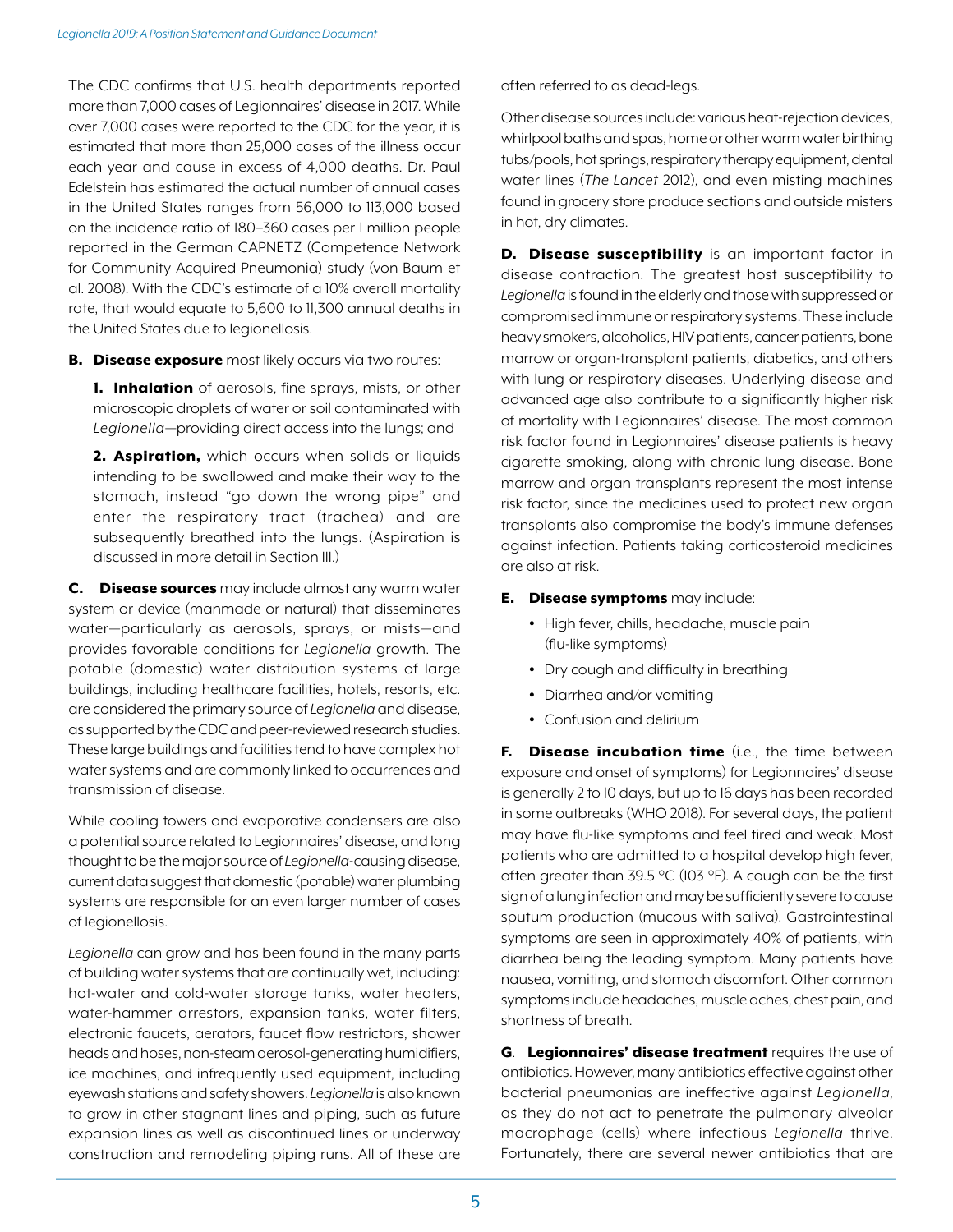effective against *Legionella*. The two most potent classes of these antibiotics are the **macrolides**, such as azithromycin, and the **quinolones,** including ciprofloxacin, levofloxacin, moxifloxacin, gemifloxacin, and trovofloxacin. Other agents that have proven effective against Legionnaires' disease include tetracycline, doxycycline, minocycline and trimethoprim-sulfamethoxazole. Erythromycin, the former antibiotic of choice, has been replaced by these more effective and less toxic antibiotics.

When patients are treated with appropriate antibiotics near the onset of disease, the outcome is usually excellent, especially if there is no underlying illness compromising the immune system. For patients with compromised immune systems, including transplant recipients, any delay of appropriate treatment can result in complications, prolonged hospitalization, or death.

After successful treatment and hospital discharge, many patients will still experience fatigue, loss of energy, and difficulty concentrating. These symptoms may last for several months. Complete recovery within one year is usually the rule. Patients who were cigarette smokers should consider discontinuing smoking.

*Because the contraction of Legionnaires' disease represents a much more serious condition than Pontiac fever, this document will focus on Legionnaires' disease.*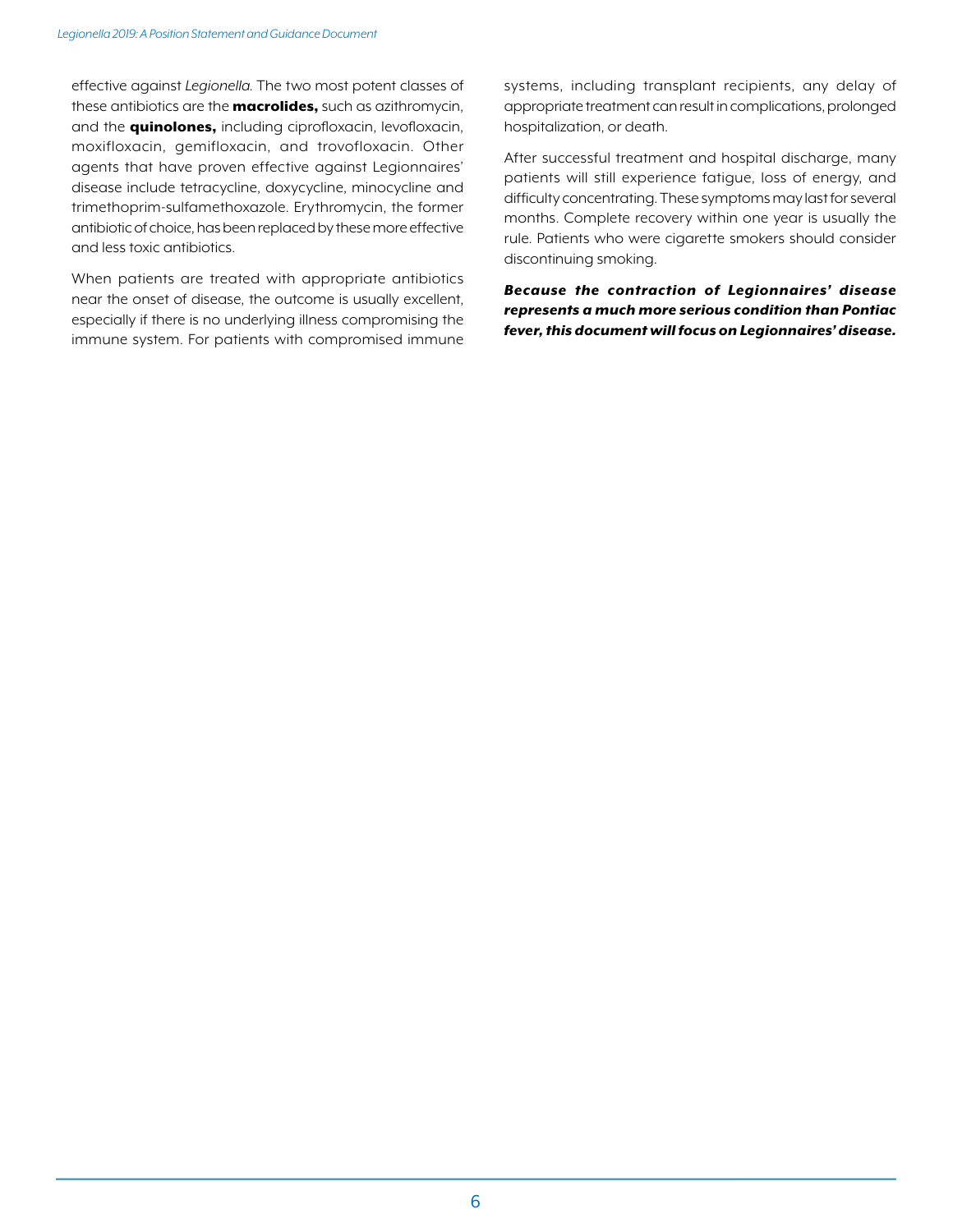# III. *Legionella:* Infectious Growth, Transmission, and Host Susceptibility

*Legionella* is naturally occurring and is commonly found in surface waters (lakes, ponds, rivers and streams) and ground waters. Some *Legionella* species (e.g., *longbeachae*) have been found in natural soils as well as potting soils, and have been associated with disease. *Legionella* can exist as a sessile member in a complex biofilm community or as an independent and motile organism when it erupts from a biofilm to colonize new surfaces. *Legionella* can also thrive in a multitude of manmade water system devices, including premise plumbing (potable/domestic) cold, and hot water systems that approximate its natural environment. *Legionella* can infect the human lung and is responsible for a bacterial pneumonia known as Legionnaires' disease.

The ecology of *Legionella* is particularly interesting and important to its ability to persist in the environment as well as infect human hosts. *Legionella* not only thrives in biofilms but is an opportunistic parasite that can infect certain amoebae and ciliated protozoa. In this relationship, the protozoan is a cellular host in which *Legionella* grow and replicate. Not only does *Legionella* acquire necessary nutrients from its host, but the host also protects *Legionella* from toxic and unfavorable environmental conditions.

This endosymbiotic relationship with amoebae and other protozoa is an adaptation that allows *Legionella* to survive and, oftentimes, persist in water systems despite disinfection strategies to control or remediate it. The genetic mechanisms by which *Legionella* can parasitize and thrive within protozoa in the natural environment is related to how it can also parasitize and propagate within the human macrophage to cause Legionnaires' disease (infection). Macrophages are white blood cells that function as an integral part of our body's defense against disease by phagocytizing (ingesting) pathogens that are constantly entering our bodies.

Disinfection of a water source can lead to the eradication or reduction of *Legionella* populations; however, the majority of *Legionella* does not exist in an independent and solitary (planktonic) state. Instead, *Legionella* more often resides inside a protozoan host and/or biofilm community. When *Legionella* is released from a host, it is encapsulated within vesicles derived from the host's cell membrane. There can be hundreds to more than a thousand *Legionella* within a single vesicle. *Legionella* dispersed within these vesicles appears to be more virulent than *Legionella* not parasitized in a protozoan host.

A. The mere exposure to *Legionella* bacteria is not sufficient to cause disease. *Legionella* must meet the following criteria for an infection to occur: 1) grow and increase in population density; 2) have and present certain virulence factors; 3) upon transmission, gain access to the lungs; and 4) upon exposure, have a susceptible human host and an infectious dose to cause disease.

B. The dose of *Legionella* pneumophila (or other species of *Legionella*) required to infect humans is not known. It is most probably influenced by host susceptibility and extent of exposure. Certain virulence factors are known to contribute to the pathogenesis of *Legionella*. For example, one gene (rtxA) was shown to be involved in the ability of *Legionella* to enter and replicate within host cells (Cirillo et al. 2001).

C. A susceptible host must inhale or otherwise aspirate (choke into their lungs) water or particulates colonized with a sufficient quantity of virulent *Legionella*. The transmission of *Legionella* to the air sacs in the lung (alveoli) is a critical step in the infection process. Transmission can occur by inhaling aerosols of water or aspirating water contaminated with *Legionella*. If *Legionella*-contaminated droplets are of sufficiently small size (<5.0 microns), they can reach the alveoli. Once *Legionella* enters the alveoli, it will be ingested by pulmonary macrophage. However, if *Legionella* is not destroyed (digested) by phagocytosis, it will grow within the macrophages—in a manner similar to the growth of *Legionella* within amoeba and protozoa. At their optimum (human body) temperature for growth, *Legionella* will amplify to eventually cause cellular lysis (rupture) of the macrophage cells. This soon overwhelms the host's immune system, and disease will ensue.

Aspiration is a common way that bacteria enter lungs and cause pneumonia. Studies indicate that aspiration is also a mode of *Legionella* inhalation. Active aspiration occurs as a "choking process" during drinking, swallowing, clearing-of-thethroat, or respiratory therapy. When choking occurs, secretions or fluids in the mouth initiate a choking reflex, and instead of entering the esophagus, they enter the respiratory tract.

Passive aspiration is a form of dysphagia, which is the medical term for a difficulty in swallowing. It often occurs when the epiglottis is impaired, allowing a small amount of fluid or food to enter the lungs with every swallow. Dysphagia is characterized by difficulty with swallowing and often accompanied by nasopharyngeal regurgitation, aspiration, and a sensation of residual food remaining in the pharynx. It is a common condition after stroke and occurs with Parkinson's disease and Alzheimer's disease. It can also cause serious complications, including aspiration pneumonia. According to the World Gastroenterology Organisation's *Global Guidelines & Cascades for Dysphagia* (Update September 2014), within three days of experiencing a stroke, 42–67% of patients present with oropharyngeal dysphagia. Among these patients, 50% aspirate and one-third develop pneumonia that requires treatment. Despite its high prevalence among the elderly and associated serious complications, dysphagia is often overlooked and underdiagnosed in vulnerable patient populations.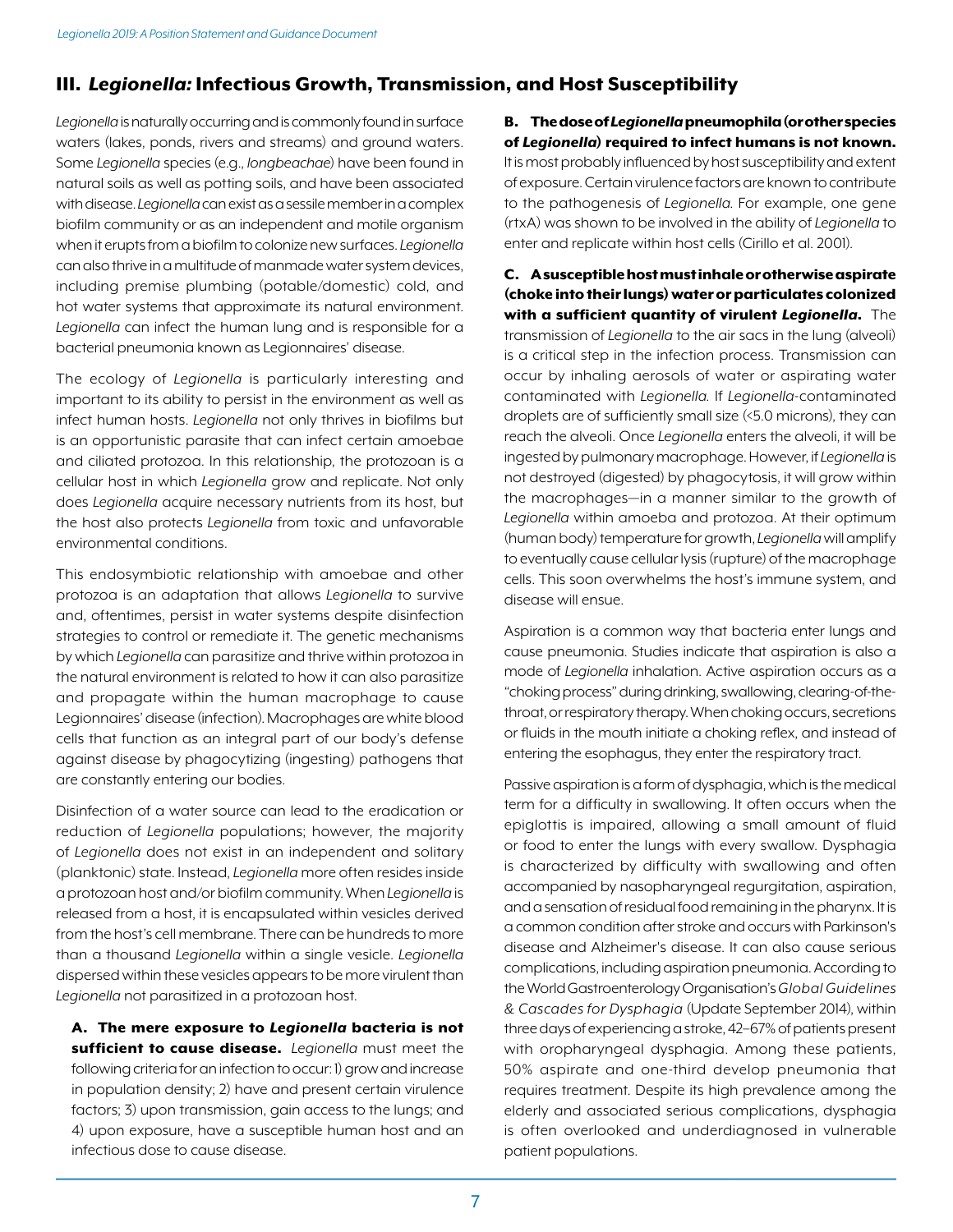# D. *Legionella* growth and population amplification.

To better understand *Legionella* and its potential to cause disease, and to manage populations of *Legionella* in water systems, one must understand the conditions that promote *Legionella* growth and the resulting increase in population (amplification). The major factors include:

1. Warm water temperatures to 50 °C/122 °F allow the survival of *Legionella*, with growth occurring and gradually increasing from 25 °C to 45 °C (77 °F to 113 °F) and peaking around and an optimum growth range observed at 35 °C to 40 °C (95 °F to 104 °F).

2. Bulk water pH in the range of 5.0 to 8.5.

**3.** The presence of scale, deposits, sediment, or debris, including mud and sludges, which provide surfaces for biofilm attachment and growth.

4. The presence of increased corrosion byproducts, especially iron-based, which have yielded increased *Legionella* populations in domestic water systems.

**5.** The presence of supporting microbiota, including algae and other biofilm bacteria that supply essential nutrients for *Legionella*.

6. The presence of certain amoebae and other protozoan hosts that allow *Legionella* to survive in the midst of harsh environmental conditions, including chemicals and disinfectants, and to grow and multiply.

7. Stagnant water conditions resulting from infrequent water use as well as the presence of dead-legs, low-flow, or otherwise poor circulation patterns. The dissipation and loss of chemical disinfectant is an important consequence of these conditions—commonly referred to as the "aging of water" within the water system.

Many different types of water systems and devices serve as *Legionella* amplifiers and (aerosol) disseminators and have been associated with disease. They include:

- Potable/domestic hot water systems via tap faucets, showerheads, and aerators
- Cooling towers and evaporative condensers
- Spas, hot tubs, and whirlpools (on display or otherwise  $in$   $use)$
- Humidifiers and misters
- Water fountains and decorative water features
- Supermarket (grocery store) produce or other water reservoir misters
- Respiratory therapy/CPAP equipment
- Home or other natural birthing tubs/pools
- Dental hygiene equipment\*
- Ice machines

Accordingly, due care and concern should be exercised in the operation and maintenance of these and all water systems and related devices that have the potential to harbor, support the growth, and provide a means of transmission of *Legionella* and, consequently, pose a potential health risk upon exposure to at-risk individuals and populations.

*\* Note: Dental equipment that uses potable water will generate water mists and should be considered a potential source of Legionella. Although Legionella has been isolated from dental equipment, only one known case of disease has been linked to such contaminated dental equipment. (Italy 2011)*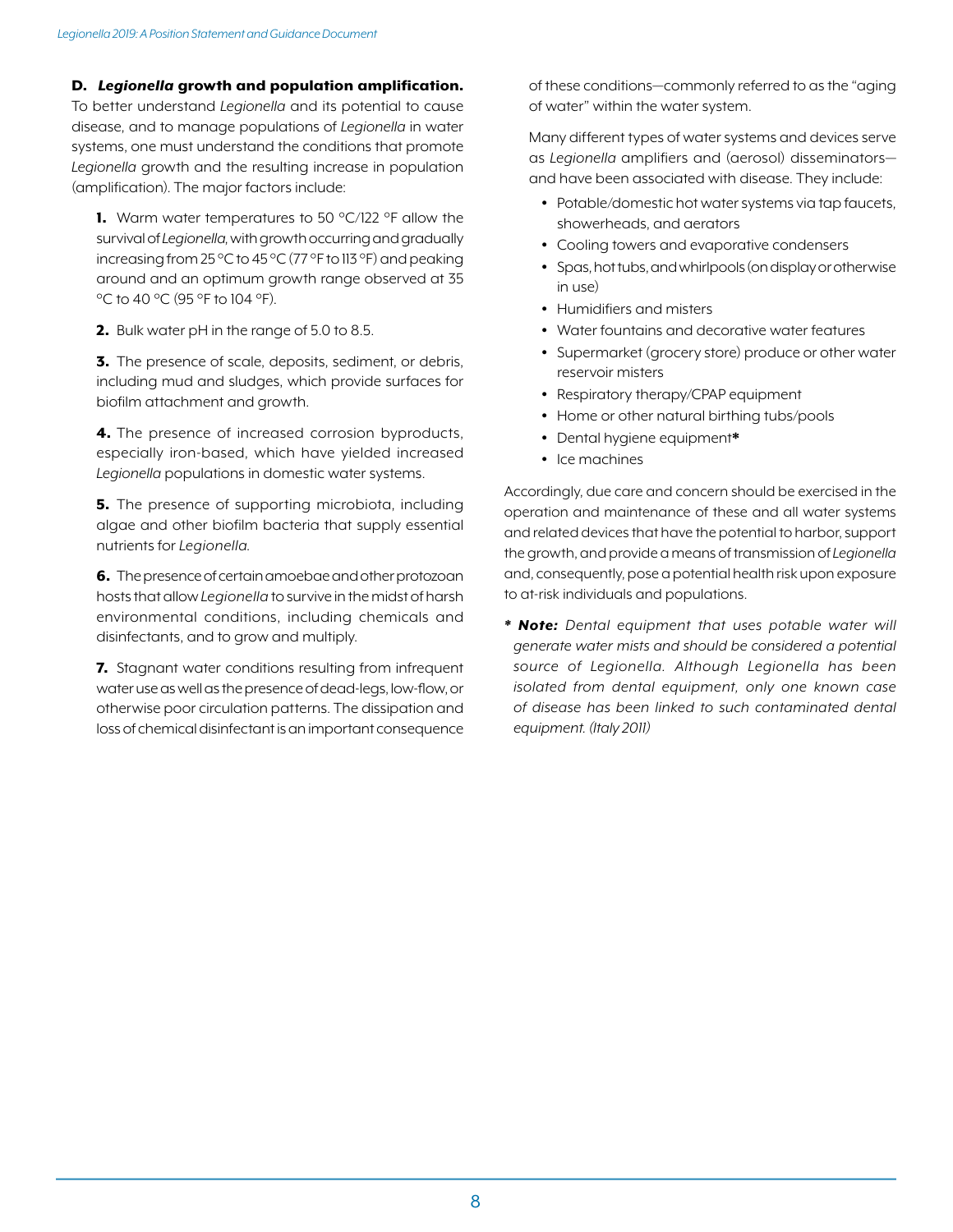# IV. Domestic (Potable) Water Plumbing Systems and Legionnaires' Disease

A. Domestic water systems are a primary source of Legionnaires' disease. Plumbing systems that supply water to faucets, showers, and other devices used by people in buildings are referred to as domestic or potable water systems. For the purposes of discussing *Legionella* prevention, the terms "domestic" and "potable" have the same meaning. "Domestic" will be used in this document because facilities management personnel typically refer to these systems by that term. Domestic also includes both the hot and cold water distribution systems that provide waters to these taps.

A domestic water system was first implicated in Legionnaires' disease in 1980 (Tobin et al. 1980), whereby a patient became ill during a hospital stay. Numerous cases have since been attributed to domestic water systems—in nursing homes, hotels, workplaces, apartment buildings, and even singlefamily homes.

It is not surprising that plumbing systems have been implicated in so many Legionnaires' disease outbreaks. They provide a good habitat for *Legionella* as well as many points of exposure. For example, people can be exposed to *Legionella* while washing their hands or face, brushing their teeth, or showering.

Of 20 hospital outbreaks of Legionnaires' disease reported in the United Kingdom from 1980 to 1992, 19 were attributed to domestic water systems (Joseph et al. 1994). Among 27 outbreaks investigated and studied by the CDC from 2000 to 2014 (Garrison et al. 2016), domestic water systems were implicated in 15 (56%), more than twice as many as cooling towers (6, or 22%). The number of cases per outbreak was about twice as many for cooling towers than for domestic water systems. However, since most Legionnaires' cases associated with domestic water systems occur sporadically, one or two at a time (CDC considers an outbreak if there is more than one case) rather than in multi-case outbreaks, they are less likely to be reported. The total number of cases associated with domestic water systems is likely much higher than the number associated with cooling towers.

Domestic water (premise plumbing) and cooling tower water systems are both potential reservoirs for harboring and transmitting *Legionella* and must therefore be properly managed to reduce the risk of disease.

B. Domestic water systems must be managed to reduce *Legionella* risk. In 1991, the U.S. Environmental Protection Agency (EPA) acknowledged that *Legionella* bacteria contaminate public water supplies at very low concentrations; however, the EPA also stated that the responsibility for managing the risk of Legionnaires' disease falls on building owners and/or operators. The EPA stated that it is within building water systems that the bacteria generally find an environment where they can multiply to a more hazardous level.

After water from a public water distribution system enters a building's domestic water system, it typically encounters warmer temperatures and is subject to low flow or stagnant conditions and a residence time that can lead to the loss of disinfectant residuals. There is also a significant difference with the building (premise) piping having a much larger surface area to water volume relationship than within the public water distribution piping. It is on the surfaces of pipe walls, valves, and fittings that biofilm develops—and it is within biofilm that *Legionella*, along with other microorganisms, have a favorable environment for protection and colonization.

Proper treatment of public water systems is important in the utility plant as well as the distribution system. Domestic water systems in buildings supplied by water of high quality and relatively high disinfectant residuals are less likely to have hazardous levels of *Legionella* than buildings with water of poorer quality and lower disinfectant levels. However, buildings in areas served by public water utilities meeting all EPA standards have been associated with Legionnaires' disease. Building owners must take reasonable steps to manage their domestic water systems for *Legionella* control regardless of the treatment regimen and disinfectant type employed by the public water supplier.

In addition to the incoming water supply quality and disinfectant residual, factors that affect *Legionella* in a domestic water system include the size of the system; stagnation (whether due to design, operation, or use); complexity of the system; surface area relative to water volume; overall temperature range within the system; temperature variation among outlets; metallurgical makeup (e.g., galvanized, copper, PEX, plastic); equipment types (e.g., water heaters, water softeners); and whether or not the system was sanitized and cleaned before placing on line after construction or remodeling.

C. ASHRAE Standard 188 is the "industry standard" for managing disease risk. Since there are so many variables and combinations of variables in domestic water "ecosystems" that cannot be adequately described, it is not possible to unequivocally predict the degree to which a premise plumbing system might be harboring or colonized with *Legionella*. To manage and reduce the risk of disease, building owners should implement a Water Management Plan (WMP) that follows the framework outlined in ANSI/ASHRAE Standard 188. This standard includes measures to manage and control conditions that promote *Legionella* growth and transmission, as well as requires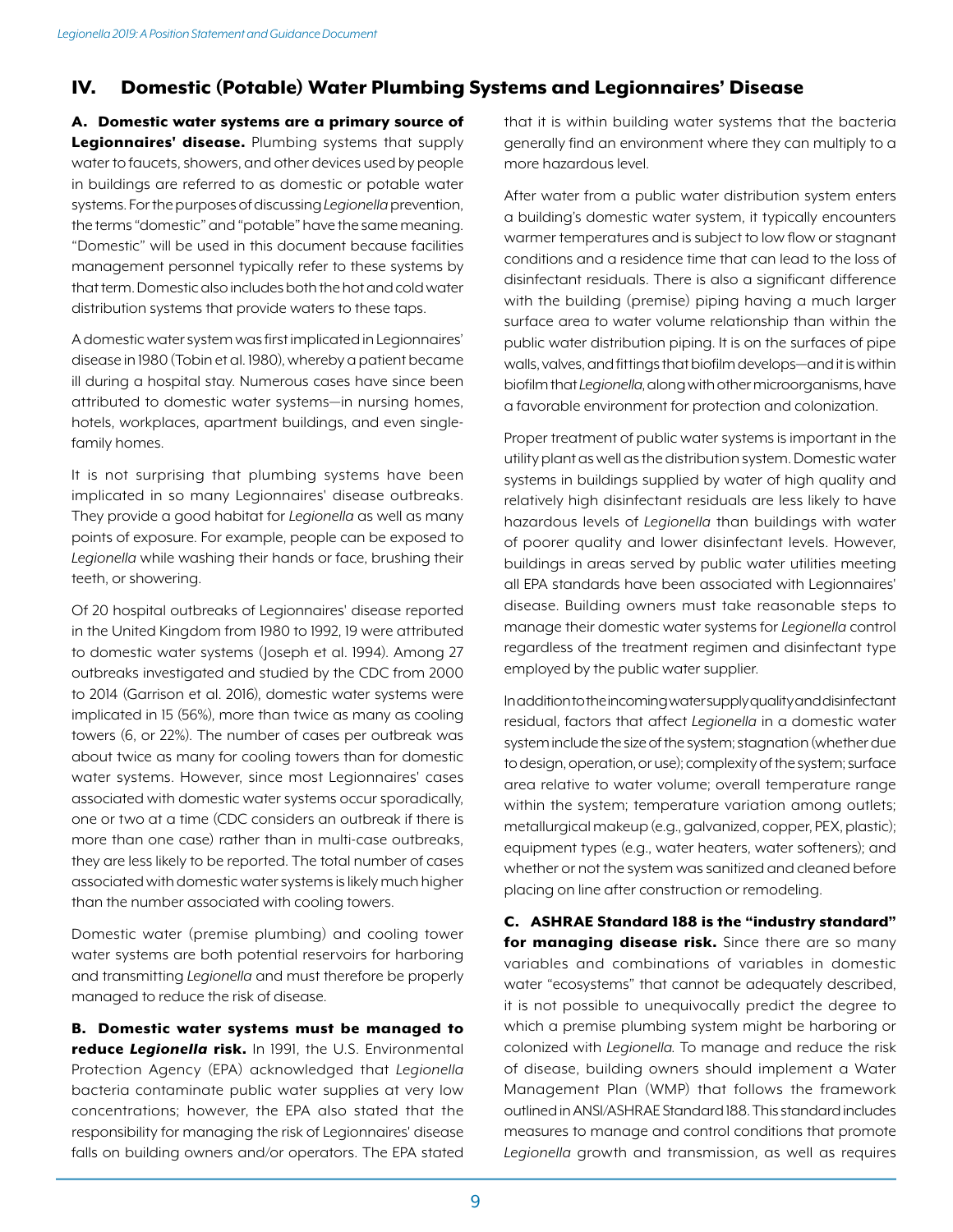procedures to validate the effectiveness of the WMP in controlling *Legionella*.

As the first *Legionella* standard in the United States, ANSI/ ASHRAE Standard 188-2015 has received a great deal of attention and gained broad support. The CDC (CDC 2016, 2017) and the Centers for Medicare and Medicaid Services (CMS) (CMS 2017) as well as legal experts and supporting organizations such as AWT and CTI have stated that implementing a WMP per ASHRAE 188 is the industry standard for managing *Legionella* risk.



Figure 3: Courtesy ASHRAE Standard 188/Elements of a Water Management Program

WMPs should include the framework outlined in ASHRAE Standard 188, filled in with specific measures ("control measures") for minimizing conditions that promote *Legionella* bacteria in domestic water systems. Control measures should be included and consideration given to the following:

- Operation and maintenance.
- Design and construction.
- Responding to Legionnaires' disease should a case occur despite prevention efforts.
- Responding to incidents (e.g., water main breaks) and planning for events (e.g., temporary shutdowns) that can make a domestic plumbing water system (more) prone to *Legionella* contamination.

When the sampling, laboratory analysis, and interpretation of

test results are performed properly, testing water for *Legionella* provides the most direct and reliable validation of WMPs for domestic water.

D. Disinfection, filtration, and other intervention methods needed. If validation test results indicate that *Legionella* will not be sufficiently controlled in a domestic water system simply by operating and maintaining the system to minimize conditions that promote *Legionella* growth, then additional measures will be needed. These measures often include a combination of chemical treatment with products approved for drinking water, along with equipment or piping changes and/or filtration.

Disinfection and filtration technologies continue to advance rapidly. The reader is advised to contact an experienced water treatment professional to provide the best solution for a given problem. Water treatment professionals who have the training and experience to help facility operators implement *Legionella* remediation strategies are an invaluable resource.

AWT provides extensive training to water treatment professionals and takes its role in improving public health very seriously, with endeavors to keep its members up to date on the latest technologies and best practices for disinfection and other intervention strategies in domestic water systems. This includes providing resources to evaluate and implement *Legionella* remediation technologies and procedures.

For domestic water systems in which *Legionella* is not under control, despite the WMP's implementation of control strategies as well as maintenance and operating procedures, then one or a combination of the following options can also be considered:

## 1. Continuous chemical disinfection

Continuous chemical disinfection includes the selection and continuous use of a supplemental disinfectant in the domestic water system to control *Legionella*. It involves maintaining a residual disinfectant at safe levels and in compliance with EPA or other government regulatory authority, throughout the system, on a continuous basis. Some of the current technologies include the application of the following: chlorine, chlorine dioxide, copper/silver ionization, monochloramine, ozone.

*Note 1: Any chemical additive used in drinking water systems must conform to the regulatory body governing drinking water for the area in which the facility resides. The regulatory body can restrict or control the use of additives in order to make sure the public is protected and supplied a safe drinking water in accordance with the U.S. Safe Drinking Water Act (SDWA).*

*Note 2: Continuous chemical disinfection is not the one-time or short-term application of using chlorine or any other*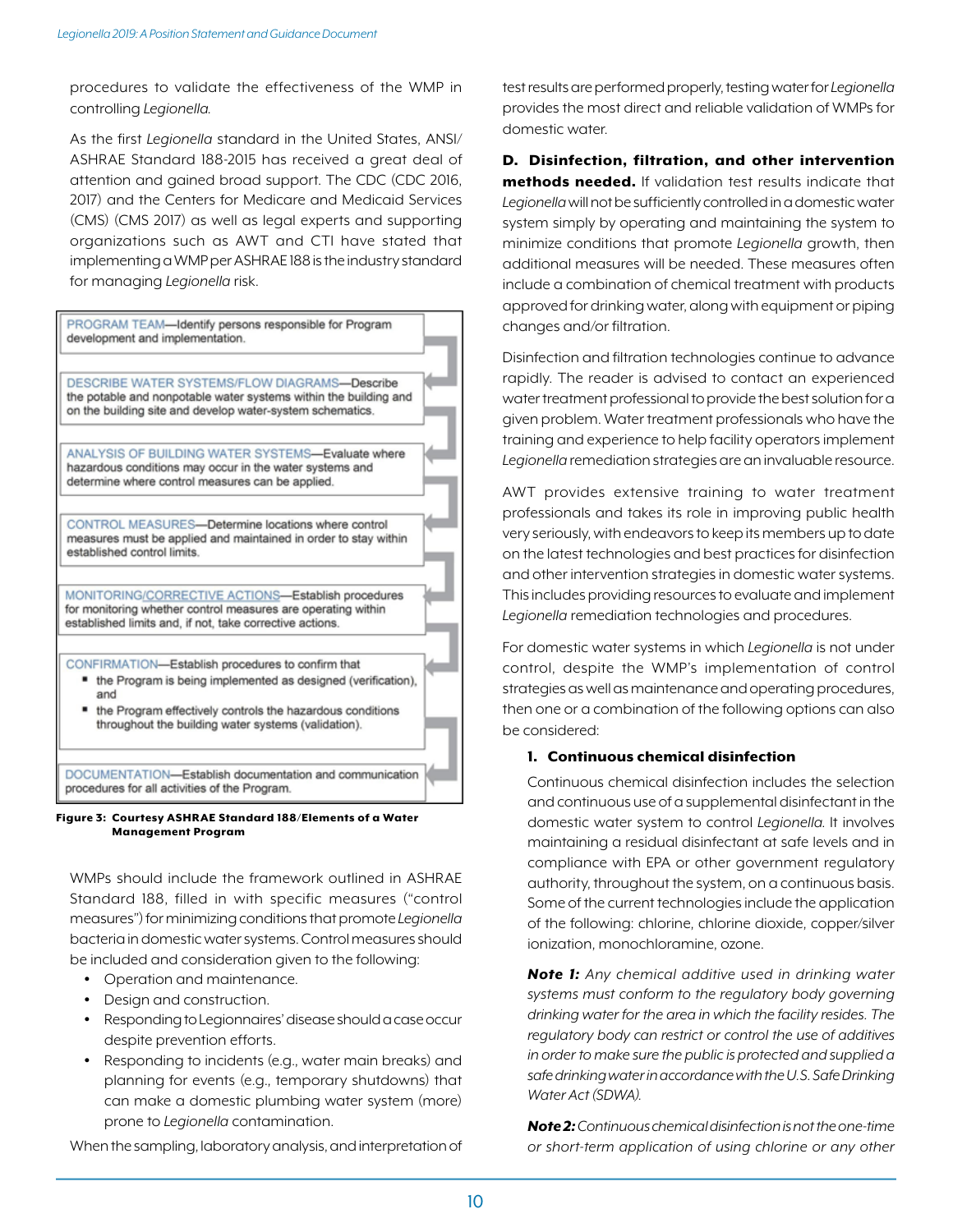*disinfectant at an elevated or "hyper-feed" level to the domestic water system, alone or in conjunction with heat and flush procedures. These are considered noncontinuous or temporary remediation procedures. Legionella remediation of a potable water system can be very complicated and very specific for a facility. It can require the use of significant manpower and can lead to serious consequences of corrosion and other issues. This type of remediation should be carefully considered and conducted by an experienced water treatment professional.*

## 2. Filtration

Filters can be installed on faucets, showers, and other point-of-use (POU) sites, either temporarily or permanently, to prevent *Legionella* from flowing through the outlet. Filters can also be installed at or near points of building entry (POE) to minimize particles and *Legionella* entry to the system. The efficacy of POE filters in *Legionella* control has not been thoroughly studied. Some types of media (e.g., carbon) should not be used in POE filters because they may reduce or eliminate residual disinfectant in the water. POE filters must be well maintained to keep from promoting *Legionella* growth.

## 3. Physical changes

Changes in piping or types of equipment are sometimes necessary or beneficial in making a remediation strategy successful.

The following should be considered in selecting an intervention strategy (Freije 2013):

- Chemistry of the incoming water supply
- *Legionella* test results for the hot and cold water systems
- Safety of storing and handling any required chemicals
- Domestic water system materials of construction (e.g., metallurgy, coatings)
- EPA, state, and other applicable regulations
- Age and fouling of the system
- Health effects from exposure to the disinfectant and its byproducts
- Corrosiveness of the chemical disinfectant
- Availability and capability of an onsite crew to handle the maintenance
- Initial and ongoing costs

In addition to an effective disinfectant, the following are important factors for success in domestic water continuous disinfection (Freije 2013):

- The disinfection equipment must be properly selected, sized, and controlled. The equipment must be able to generate the amount of chemical required for the peak demand, considering both the water consumption and the quality of the incoming water supply. Underfeeding disinfectant can lead to *Legionella* concerns, while overfeeding can lead to corrosion and deposit issues.
- The chemical must be injected at the proper locations. If the chemical is injected at too few locations, or less than optimum locations, disinfectant residuals will likely be too high in some parts of the system and too low in others. Levels too high can promote either plugging or excess corrosion, and low levels will not be effective in controlling the bacteria.
- The disinfection equipment must be well maintained and operated properly. Simple as that sounds, it often does not happen. The facilities staff and water treatment vendor must work together, each doing their part, to ensure the equipment is operating properly.
- The domestic water system must be properly designed, operated, and maintained. Even if the disinfectant is injected at the optimum dose and locations, it will not likely be successful in controlling *Legionella* unless it maintains constant or frequent contact with all parts of the domestic water system. The WMP must include operation and maintenance procedures to ensure that the disinfectant has a chance to be effective.

Scientific literature is replete with reports of reasonable control measures and disinfection technologies that successfully reduced *Legionella* in domestic water systems and subsequently prevented new cases of Legionnaires' disease associated with those systems (Sidari et al. 2004; Shelton et al. 1993; Stout 2003; Zhang et al. 2009). Although more effective procedures and technologies will be discovered, enough information is available now to control and significantly reduce Legionnaires' disease by properly managing domestic water systems.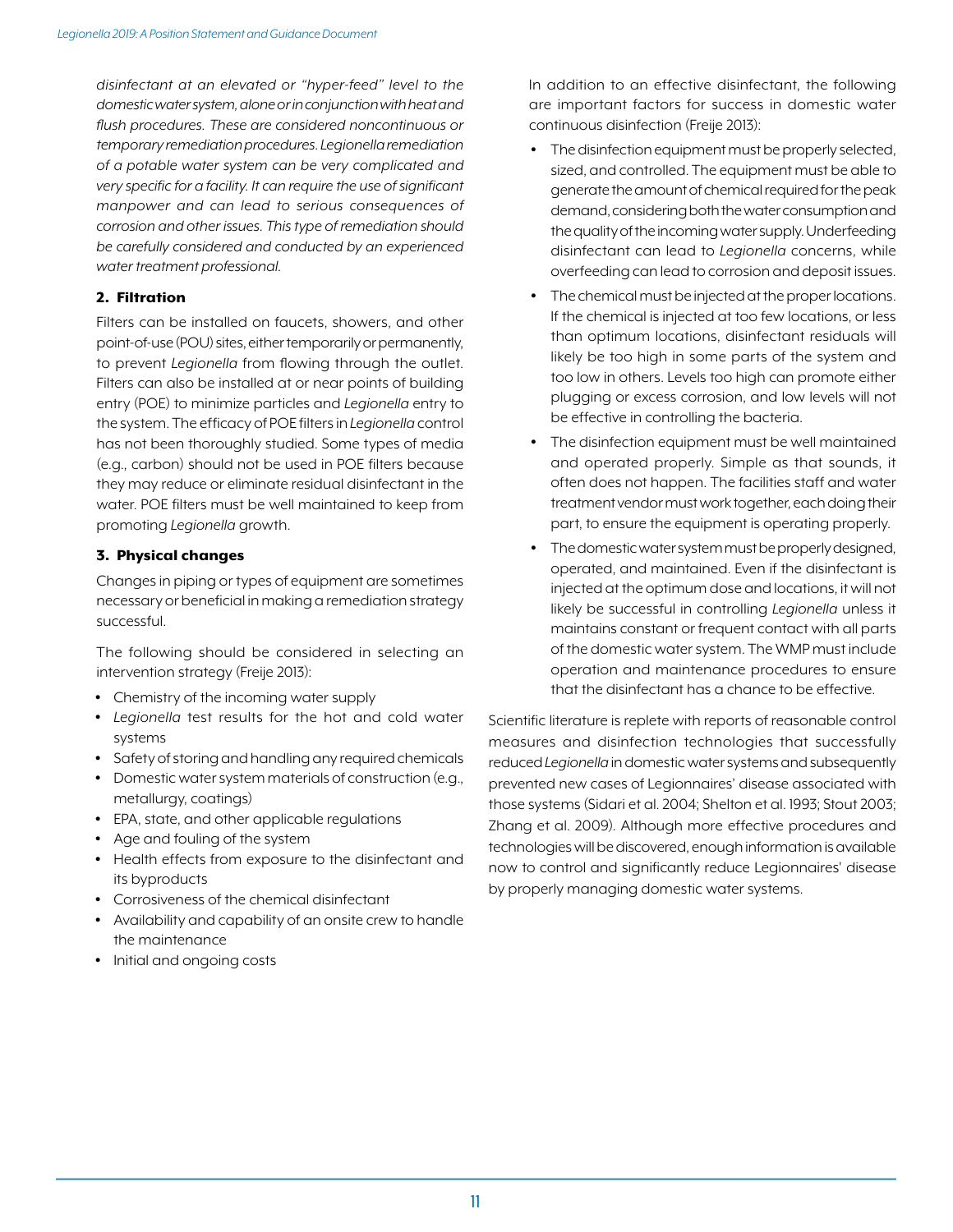# V. Cooling Towers: Water Treatment and Legionnaires' Disease

Cooling towers and evaporative condensers can provide favorable conditions for the growth and amplification of many microorganisms, including *Legionella*. Tower drift (water loss) becomes the mist or aerosol that can transmit potentially infectious *Legionella*. The evaporative (cooling) process causes makeup waterborne constituents as well as system water constituents to concentrate and accumulate in the tower loop according to cycles of concentration. The recirculating water's retention (residence) time in the water loop allows for increased growth and reproduction of organisms. Warm water temperatures, along with the presence of corrosion byproducts, sediment debris, and other deposits, further promote biofilm development and provide *Legionella* an ideal environment for growth and amplification.

A. Water chemistry and system maintenance should be well controlled in these systems. The chemical treatment objectives of any prudent water treatment program are to reduce corrosion, deposits, and microbiological fouling. These same practices will also significantly contribute to the control of *Legionella* growth and amplification. Nearly all cooling towers that have been linked to outbreaks of *Legionella* infections have been found to be poorly treated and maintained. However, *Legionella* has been found in cooling towers that appeared to be properly maintained and operated. (Bentham and Broadbent 1995) Therefore, efforts to prevent transmission (e.g., via efficient drift eliminators) and tests to validate *Legionella* control are important.

## 1. Biocide treatments

Biocide treatments play a major role in microbiological control programs, including the control of *Legionella*. However, biocide treatments do not generally target specific microbial organisms, nor are they 100% efficacious. In the case of *Legionella* control, it must be stressed that the efficacy of any specific biocide can only be determined by testing for the presence of *Legionella* in the field under actual operating conditions. Laboratory trials should not be relied upon exclusively for proof of a biocide's efficacy against *Legionella*. In addition, Total Bacterial Counts (TBC) of a cooling water system should not be relied upon for any definitive correlation to *Legionella* counts, control, or disease risk. Legionnaires' disease has been associated with systems where the total bacterial count was very low yet *Legionella* counts high. Systems have also been found to have very high total bacterial counts yet very low and even zero *Legionella* counts. Common practice as well as numerous guideline and regulatory recommendations suggest that biocide regimens incorporate the use of halogen or oxidizer chemistries to provide more effective microbial control.

## 2. Dispersants

Dispersants can play an important role in microbiological control programs. These chemicals act to loosen microbial deposits (e.g., slime, sludges) and promote system cleanliness. Dispersants promote biocide penetration of biofilm and enhance the effectiveness of biocides. Biofilm is often seen as the slime layer on surfaces in contact with water. *Legionella* flourishes within biofilm since it is nutrientrich and contains a diverse population of microbiota, including algae, amoebae, and other protozoa. As opposed to being freely suspended (planktonic) in the bulk water, biofilm *Legionella* and *Legionella* within protozoa are protected from concentrations of biocide and/or other environmental conditions that would otherwise kill or inhibit them.

Dispersants should not be used alone in microbiological or *Legionella* control programs without also using biocides. In their various modes of action, dispersants may loosen and free large amounts of biofilm related bacteria (including *Legionella*) into the bulk water. These bacteria may be viable and (now in the bulk water) have the potential to be transmitted from the tower and pose a Legionnaires' disease health risk. Dispersants are meant to supplement and enhance the performance of biocides, not replace or serve as an alternative to the use of biocides.

# 3. Filtration

Filtration is considered a useful support tool for ongoing removal of suspended matter which could otherwise contribute to the proliferation of the *Legionella* organism. There are many devices capable of removing suspended matter (dirt and debris). These include media, sand, bag, cartridges, screens, and separators. Reducing suspended solids to below 10 microns is considered acceptable operational control for cooling towers. Filters also can entrap bacteria during their operation and become a feeding ground for the bacteria. Manufacturer's guidelines should be followed to successfully purge trapped debris from the filter, which might mean backwashing, filter bag or cartridge changes, manual cleaning of screens, etc. However, bacteria can collect in the depths of media and sand filters, preventing removal by simple backwashing. Thus, monitoring the filter inlet and outlet for bacterial characteristics is always recommended, and conducting regular sanitizations of the media can be required so as to prevent *Legionella* growth inside the media bed.

B. Cooling tower disinfection for the purpose of *Legionella* control and disease prevention is generally recommended for:

• Maintenance actions for startup, post lay-up, or regularly scheduled cooling tower cleaning.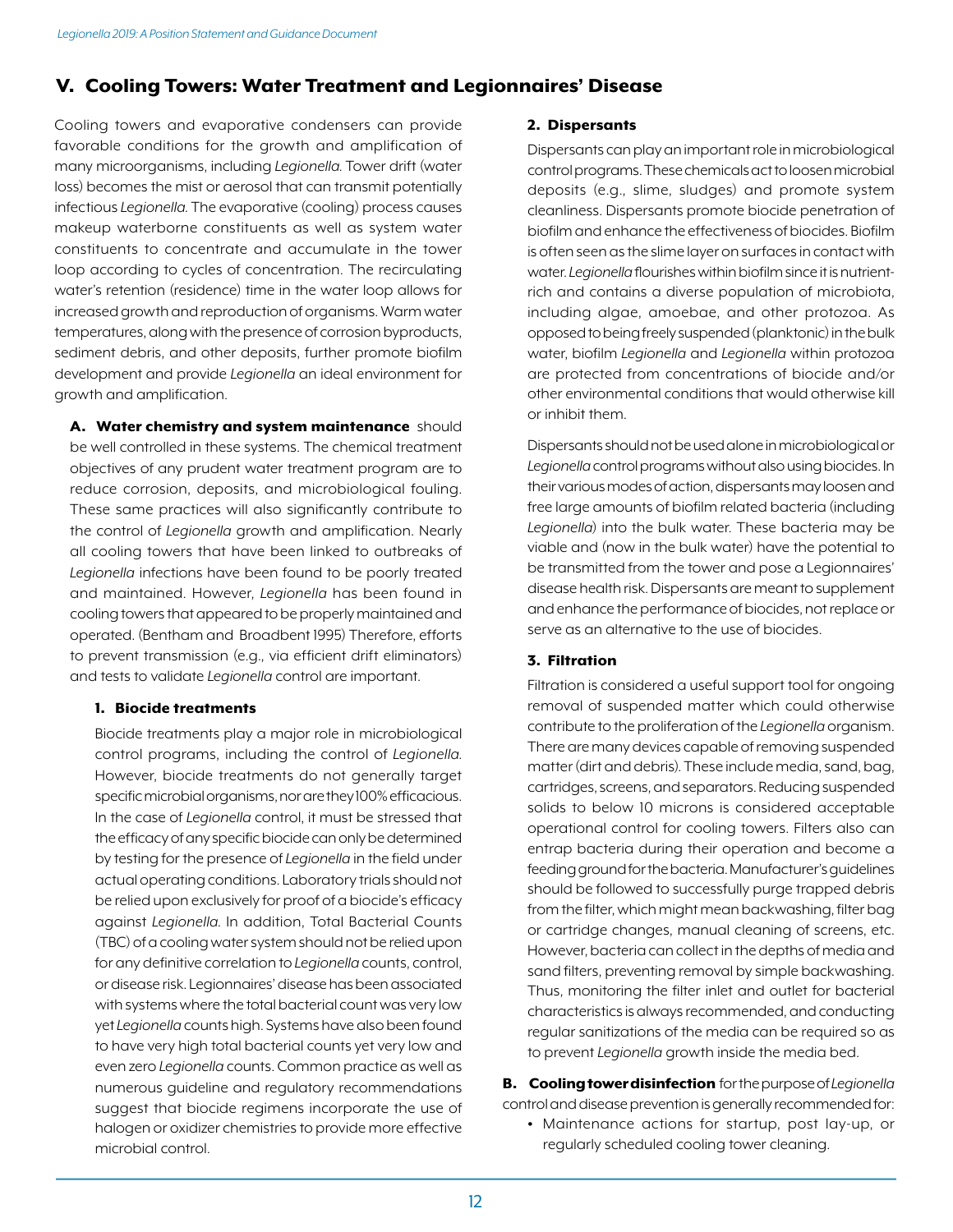- Corrective control actions following system *Legionella* sampling with elevated counts.
- Required actions following a confirmed or suspected system's Legionnaires' disease case.

The following is an abbreviated version of the emergency cooling tower disinfection method described by the CDC, 1997. This procedure is often recommended if there is suspicion that the tower may have been the source of exposure for a case of Legionnaires' disease. The complete methodology should be previewed for a full understanding of the CDC procedure. It should be noted, however, that most experts differ with respect to the chlorine levels recommended and the frequency of using this type disinfection due to the potential damage by chlorine to system materials of construction. Guidelines established by ASHRAE (2000) and by CTI (the Cooling Technology Institute) (1996) should also be consulted.

1. Shut off the cooling tower fans.

2. Keep makeup water valves open and the circulation pumps operating.

3. Close outdoor air intake vents located within 30 meters of the cooling tower.

4. Achieve an initial free residual chlorine (FRC) of at least 50 ppm; some states require application of an EPA-approved chlorine product only at levels not higher than 5–10 ppm initially.

5. Add a dispersant to tower water within 15 minutes of chlorine addition, then maintain 10 ppm FRC for 24 hours; pH testing and adjustment is needed to ensure that pH is maintained between 7.0 and 8.0 during chlorine circulation. Some have also found it useful to incorporate chlorine dioxide as an effective penetrating agent at this step.

6. Drain and refill the system, then repeat steps 4 and 5 at least once to remove all visible algae-like film.

7. Using a brush and water hose, thoroughly clean all water-contact areas, including the basin, sump, fill, spray nozzles, drift eliminators, and fittings, and manually remove all dirt and debris.

8. Circulate 10 ppm FRC for one hour, then flush the system until free of all sediment.

9. Refill the system with clean water and return to service.

10. Following any disinfection cleaning, perform validation testing for *Legionella* approximately 3-5 days after the work was completed, allowing time for the system to stabilize.

*Note 1: It is recommended that proper safety protocols be followed for dealing with hazardous chemicals and respiratory protection before conducting the above procedure. Also, local, state, governmental or other AHJ's may require certified applicator licenses or have other regulatory requirements for conducting this protocol.*

*Note 2: It is generally recommended that dispersantchlorination disinfection procedures for Legionella also include a final step maximum dosing (per EPA label) of a nonoxidizing antimicrobial combination—either a synergistic combination in one product or two separately applied products.*

*Note 3: If this procedure is used in response to an event associated with Legionnaires' disease, then the entire procedure may need to be repeated.*

C. Cooling tower inspections are an important part of successful maintenance. Operations departments should incorporate visible inspections of tower internals, distribution decks/nozzles, fill, pans, and drift eliminators into routine PM operations. Doing so on a prescheduled basis will certainly support discovery of adverse conditions that could lead to *Legionella* growth. It is also advisable to inspect the cooling tower following any disinfection.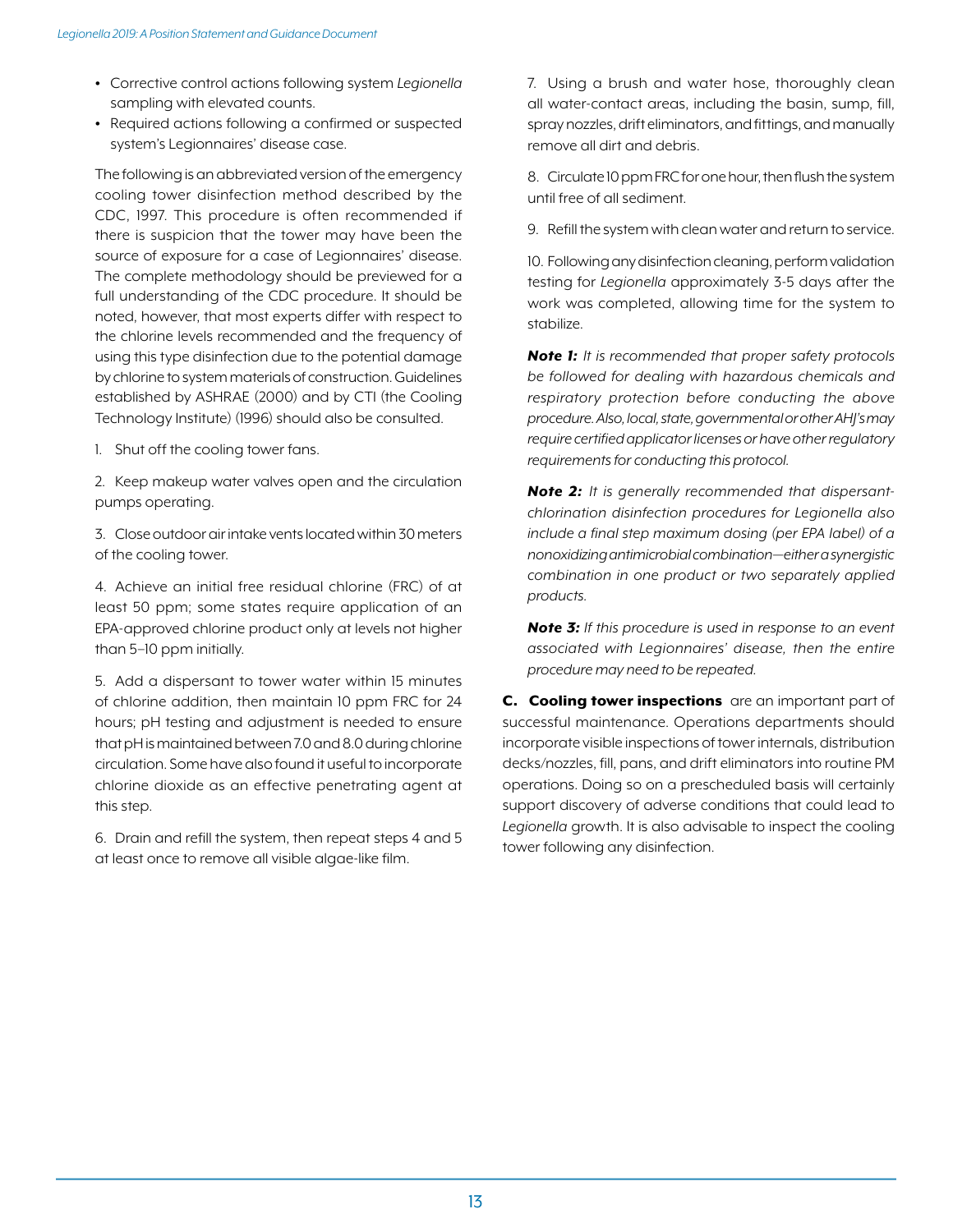# VI. Cooling Towers and *Legionella*: Objectives and Guidelines

A. Cooling tower *Legionella* objectives—minimizing counts and transmission. Because of the potential for any cooling tower to harbor, amplify, and disseminate *Legionella*, control measures need to be considered for all cooling tower and evaporative condenser operations. *Legionella* control measures should emphasize both controlling the growth and colonization of *Legionella* within the tower system as well as the transmission or dissemination of *Legionella* within the drift from the tower system.

# 1. Minimizing *Legionella* growth in cooling towers and evaporative condensers

Keeping *Legionella* below detectable levels in every cooling tower system at all times is not feasible and should not be expected; however, practices and precautions to control and reduce *Legionella* in cooling towers should be an ongoing water management program effort. Many of the measures that are generally recommended for *Legionella* control in cooling towers are also recommended for the efficient operation and proper maintenance of a cooling tower system and include:

- Periodic cleaning
- Regular maintenance
- Effective water treatment

When applied collectively, these measures generally minimize *Legionella* counts in a tower but cannot be expected to eliminate them entirely in every system. Even seemingly properly maintained and operated cooling towers have been found to have high *Legionella* counts. Whenever high concentrations of *Legionella* are encountered and in lieu of any regulatory guidance, a full review of the entire program should begin immediately. Actions should include retesting and possibly an online disinfection. These actions are especially appropriate at healthcare facilities that house large numbers of at-risk individuals. In cases where local, city, state, or federal regulations are already in place, high *Legionella* counts will automatically trigger further actions. Depending on the regulations, actions may include a program review, retesting, and/or online decontamination.

# 2. Operational guidelines for minimizing *Legionella* counts in cooling towers and evaporative condensers

The following guidelines and procedures are the basis of a WMP and are described in more detail in ASHRAE Standard 188 and numerous other government and industry laws or guidelines designed to minimize *Legionella* counts in the tower and minimize transmission of *Legionella* from the tower to people:

a. Clean tower and disinfect before startup, especially

with a new system, and after any long shutdown period (greater than two weeks).

b. Treat water for control of corrosion, scale, fouling, and microorganisms.

c. Establish a maintenance plan and log all activities, including the chemical treatment program's dosages, services, and results.

d. Maintain all drift (mist) eliminators in efficient and proper operating condition as well as the operations of fans that affect drift productions.

e. If dead-legs in the piping system exist and cannot be removed, blow them down regularly—particularly after biocide treatments and cleanings. Dead-legs are not always obvious or easy to clean.

f. Exercise all valves in the system periodically by opening and closing them fully.

g. Clean the basin when slime, algae, or dirt are visible.

h. Blow down direct free cooling (chilled water) risers weekly.

i. Thoroughly flush and clean the entire system at least once (preferably twice) a year, and include an oxidizing (or nonoxidizing) disinfection before and after each cleaning.

j. Where a cooling tower is out of use, it should be drained and kept dry. If it is used intermittently, then dosing it with a nonoxidizing biocide might be more realistic.

k. In cases where local, city, state, or federal regulations (e.g., New York City, New York State) are already in place, more specific procedures may supersede the guidelines listed above.

# 3. Minimizing *Legionella* transmission from cooling towers (to people)

Minimizing transmission from the tower to a host is the second responsible measure necessary in reducing risk of Legionnaires' disease, again, recognizing that there are no guarantees for keeping a tower system completely free of *Legionella*. The following considerations should be taken:

a. Minimize tower drift with proper and well-maintained eliminators.

b. Locate tower to keep drift and plume away from air intakes.

c. If necessary, relocate building air intakes away from the cooling tower or vice versa.

d. Workers or others who have exposure working around cooling towers should use appropriate personal protective equipment (including respirators). One should follow all regulatory requirements for medical evaluation and fit testing if using respiratory protection.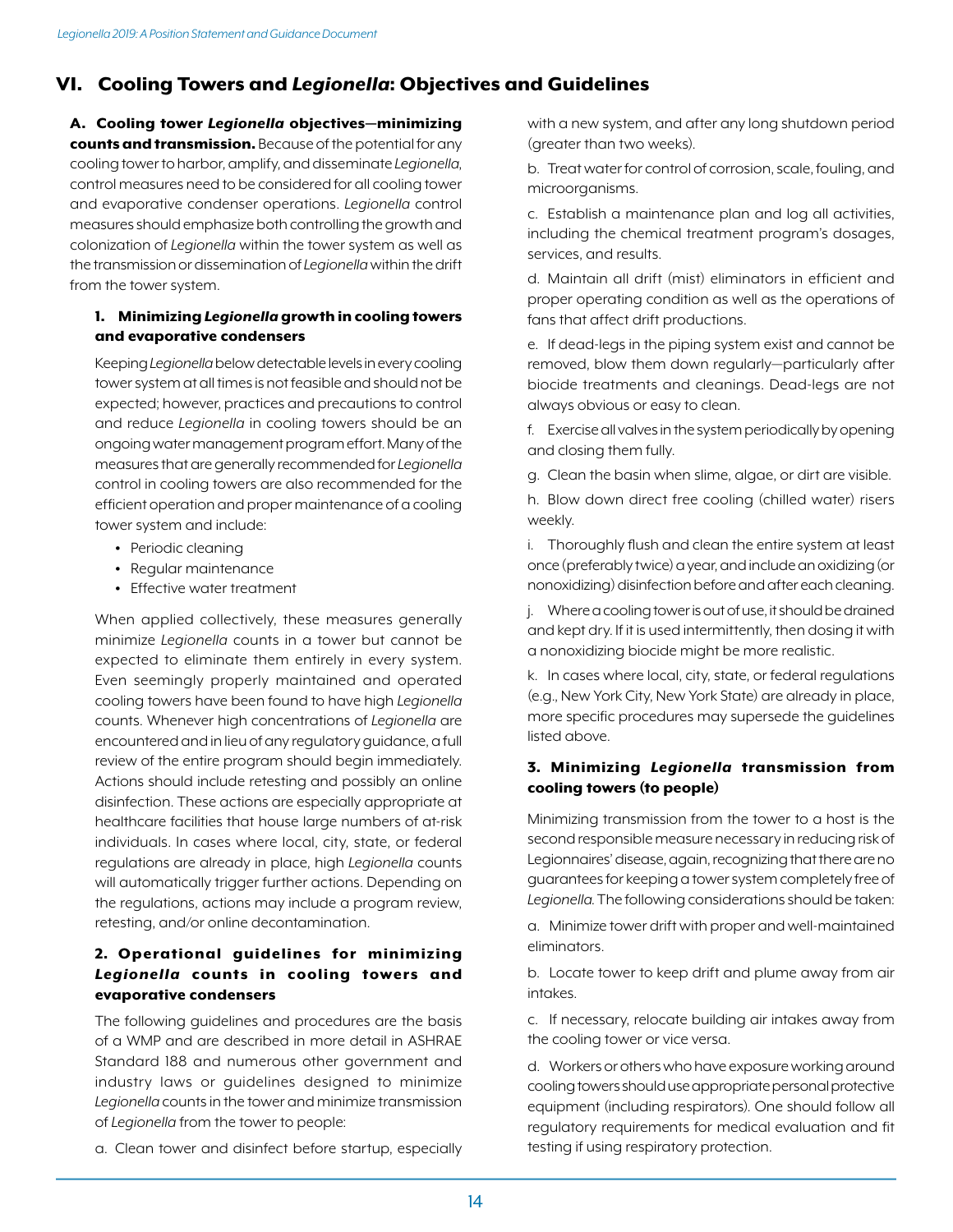

Figure 4: Cooling towers and drift eliminators

The graphic in Figure 4 shows the physical structure and mechanical design of a typical cooling tower where aerosols of the recirculating water can be produced and "leave" the tower system as "drift" with the exiting airflow. Drift eliminators are thus a very important part (structure) of the cooling tower system to limit this water loss and the potential transmission of *Legionella* from the tower. As such, their consideration and maintenance are important aspects of the cooling tower or evaporative condenser water management program for the control of potential disease transmission.

B. Design guidelines for cooling towers and evaporative condensers. The following actions should be taken into consideration to minimize *Legionella* counts in the tower and minimize transmission of *Legionella* from tower to people. In cases where local, city, state, or federal regulations (e.g., New York City, New York State) are already in place, more specific procedures relating to some or all of the following will supersede the guidelines listed below. Please refer to the appendix for the New York City/New York State regulations and the CDC toolkit.

1. Tower location should consider prevailing winds and proximities with respect to potential populations of people (particularly at-risk populations), including air intakes, picnic areas, and other high-density population areas, such as smoking-permitted areas near the proposed cooling tower.

2. Tower location should consider prevailing winds and proximities that could introduce bacterial nutrient sources into the tower (e.g., kitchen exhausts, industrial processes).

3. Shield or cover cold-water basins, distribution decking, and other wet surfaces from sunlight to prevent algae growth.

- 4. Materials of construction should be smooth and nonporous.
- 5. Water distribution piping should:
	- Be as simple as possible, avoiding dead-legs, low-flow, stagnant lines, and loops that are difficult to drain.
	- Promote effective flow through the entire system, utilizing equalization lines when necessary

6. Towers should be easily accessible for inspection, sampling, cleaning, and disinfecting.

7. The system should be designed to be completely drained or pumped out.

8. Provisions should be made to effectively dose, monitor, and control a water treatment program, including: a) inhibitor and biocide/s chemical injection, b) water sampling, c) corrosion coupon sampling, and d) effective bleed and control points.

9. High-efficiency drift eliminators should be used and maintained.

10. Multiple-cell tower basins should be designed such that each cell and basin can be isolated, while the other cells remain in operation.

11. The tower system's total operating volume should be known for proper chemical dosing, (e.g., biocide and dispersant treatments).

12. Stagnant or intermittent-flow zone areas within the cooling system loop should be periodically circulated (generally recommended at least twice a week).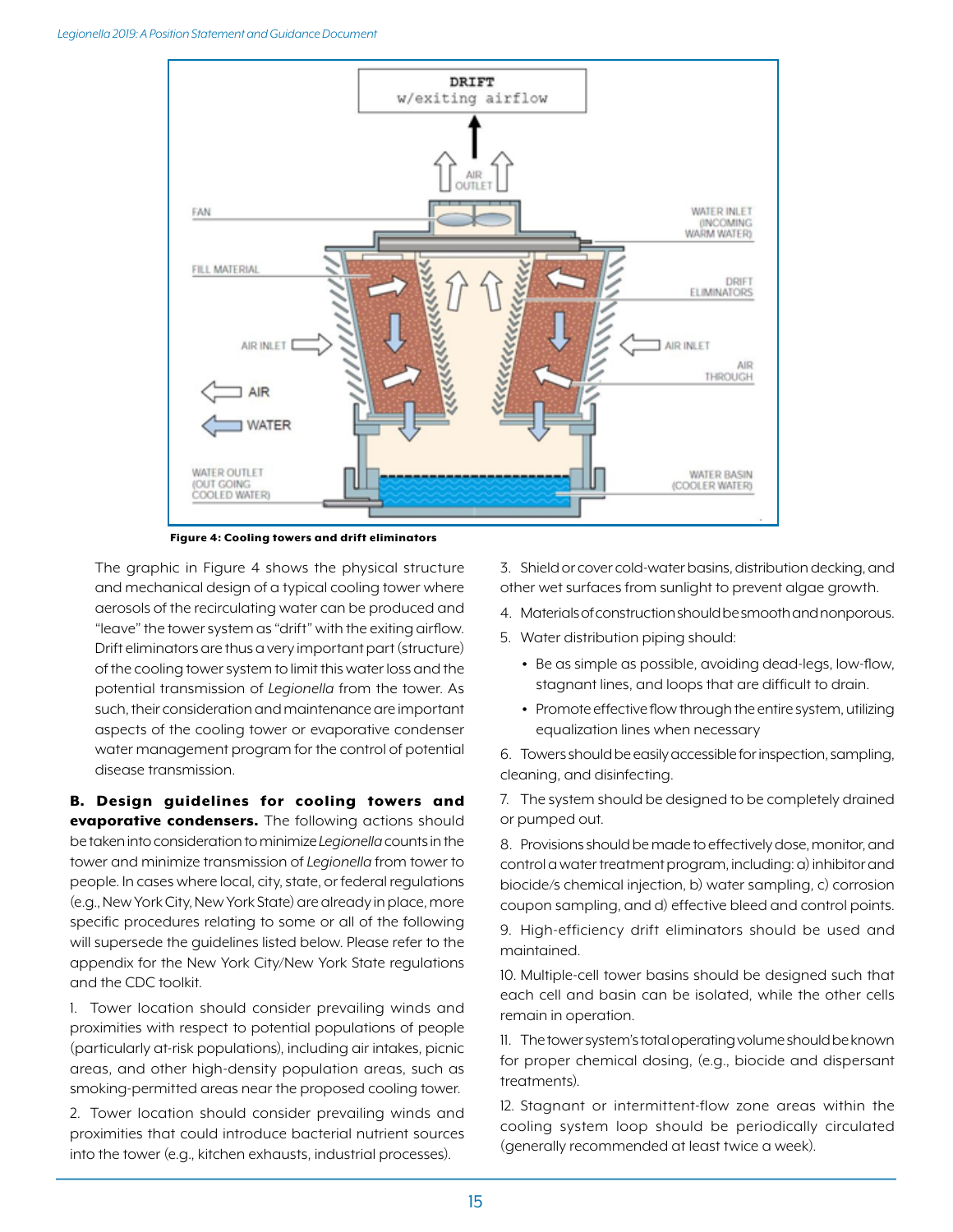# VII. Sampling and Testing for *Legionella*

A. Preface 1: *Legionella* testing—logic. Sampling and testing for *Legionella* can be useful in assessing risks and in determining whether preventive and corrective measures are working. Having an action plan based on test results from *Legionella* sampling can alert you to increased risks and as to whether disinfection procedures should be implemented. This logic is an integral part of ASHRAE Standard 188, which requires that a WMP contain a confirmation/validation step to document that the plan "establish procedures to confirm that the program effectively controls the hazardous conditions throughout the building water systems." While the WMP team is responsible for providing validation evidence of the WMP, it is given the latitude to choose how to validate the WMP. However, *Legionella* testing is the only direct or "active" way (currently) to validate program effectiveness, short of proving there is no Legionnaires' disease associated with the WMP systems.

Testing for *Legionella* is discussed in virtually all *Legionella* guidance documents, such as ASHRAE Standard 188; federal, city, and state regulations; OSHA; and New York City, State of New York, and public health guidance (from the CDC).

## B. Preface 2: Guidance if *Legionella* testing is utilized.

Testing of environmental water samples for *Legionella* should be conducted by a laboratory with demonstrated proficiency evidenced by certification by a national, regional, or local government agency or by an accredited nongovernmental organization (NGO), such as the American Association for Laboratory Accreditation or the Environmental Microbiological Laboratory Accreditation Program. Laboratories performing *Legionella* culture testing of environmental water samples should perform these tests according to a nationally or internationally recognized standard (e.g., ISO/IEC 17025:2017). At a minimum, proficiency of *Legionella* culture testing should be demonstrated by achieving certification by one of the following:

a. The CDC Environmental *Legionella* Isolation Techniques Evaluation (ELITE) program

b. The European external quality assessment/proficiency testing program for *Legionella* isolation through Public Health England

c. Accreditation by the American Industrial Hygiene Association (AIHA) for the Environmental Microbiological Laboratory Accreditation Program (EMLAP)

d. Certification by New York State (required by all labs that analyze environmental samples for the presence of *Legionella*)

A more current and informative discussion of *Legionella* sampling and testing is found in ASHRAE Guideline 12-2000R,

Managing the Risk of Legionellosis Associated with Building Water Systems, First Public Review (July 2017). This guideline is intended to supplement Standard 188 with more procedural details.

C. Testing for *Legionella*. . Testing for *Legionella* should be performed to answer specific questions. The results are then interpreted within this framework. For example, testing may be performed in the context of a case investigation. In these situations, selection of sampling locations must include the locations in the immediate vicinity of the exposed individual or patient. Testing may also be performed to confirm that the risk of exposure to *Legionella* from building water systems has been managed and controlled by a WMP. According to ASHRAE Standard 188, the WMP shall establish that the program successfully controls the conditions that contribute to the potential for harmful human exposure to *Legionella*. The selection of sampling locations for evaluating effectiveness of a WMP should include representative locations throughout the building water systems (potable and nonpotable and devices).

Testing may also be useful for routine monitoring to evaluate potential growth and transmission of *Legionella*, confirming the effectiveness of remedial treatments and the investigation of potential sources of disease. Facilities with higher risk of disease may find information from *Legionella* testing useful (Section 4). Examples of such facilities are:

- Healthcare facilities (hospitals, critical access hospitals, and long-term care) that treat at-risk patients.
- Facilities where control measures, such as water temperatures and disinfectant residual levels, are not being maintained consistently within target limits throughout the building water system.
- Facilities with a recent history of legionellosis associated with the building water systems.

Interpretation of *Legionella* test results for assessing disease potential (probability of acquiring legionellosis) is influenced by many factors. These factors include, but are not limited to, the species and serogroup of *Legionella* (strain virulence), host susceptibility, and the extent of exposure to *Legionella*. The concentration of *Legionella* in a given sample and the proportion of samples that test positive can be used along with other risk factors in assessing the risk of disease; however, no single factor has been found to be predictive of disease, and the infectious dose of *Legionella* for a susceptible human host is unknown.

## 1. Sample selection, collection, and transport

Failure to collect samples properly may compromise and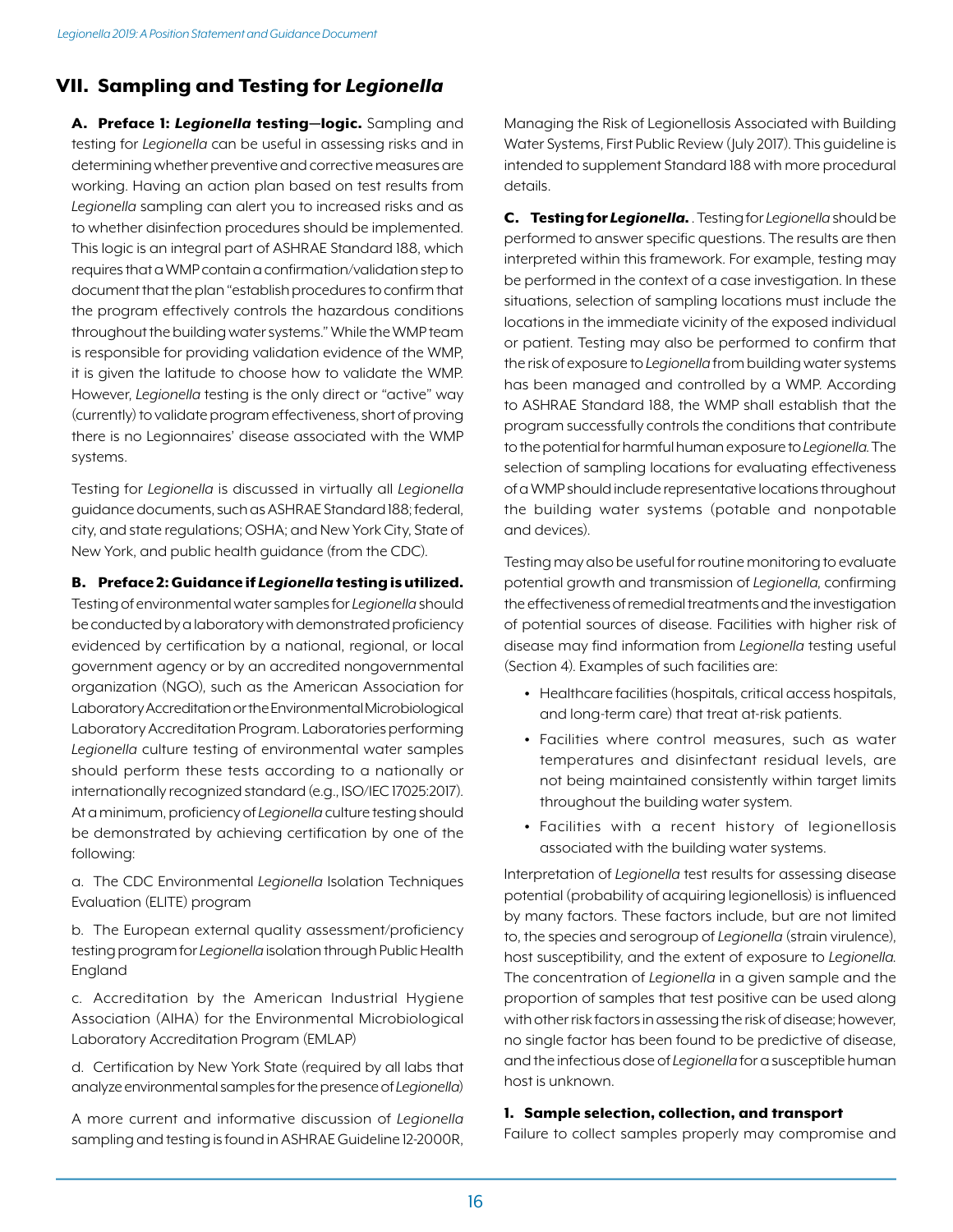invalidate test results. The testing laboratory's instructions for sample collection and transport, as well as chain of custody and sample identification information, should be meticulously followed.

Sampling plans for *Legionella* testing should consider the entire building water system and include, at a minimum, the entrance of potable water into the building, storage tanks, distribution points, process steps that have low-flow conditions, and points-of-use that are close to and far from distribution sites. A water distribution diagram or process flow diagram as specified in ASHRAE Standard 188 is useful in determining the points at which to collect samples for *Legionella* testing. The drawing of a building water system also includes the location of all water processing steps, including conditioning, storing, heating, cooling, recirculation, and distribution. An example of such a diagram can be found in ASHRAE Guideline 12-2000R, *Managing the Risk of Legionellosis Associated with Building Water Systems*, First Public Review Draft 70.

The CDC document *Sampling Procedure and Potential Sampling Sites* may also be helpful in determining representative sample points and establishing sampling criteria, such as the volume of a water sample collected for *Legionella* testing; types of samples to be analyzed (e.g., potable, cooling tower, whirlpool spas); and the method of analysis (e.g., culture, PCR).

For potable water, a first draw water sample is collected immediately after the tap or fitting is opened. A first draw sample represents the water the user is likely to be exposed to and is the water held within the tap or fitting and the adjacent connected piping. Ideally, the sample should be taken when the tap has not been recently used. A first draw sample may have little or no residual disinfectant and may include water that has been open to the environment. These hazardous conditions could result in significantly higher *Legionella* concentrations. Flushing outlets prior to sample collection is likely to reduce the positivity and concentration of *Legionella* recovered. Immediately after collecting a water sample, temperature and/or disinfectant residuals are often determined if remedial steps are anticipated.

Hot water systems are the most likely source of exposure from the potable (domestic) building water systems and therefore should be the focus of sample collection unless specific circumstances suggest otherwise. Cold water sources such as ice machines should also be investigated, however, since water in ice machines can achieve warm water temperatures.

Swab samples from building water systems typically are collected during disease or environmental investigations to obtain biofilm samples that may harbor *Legionella*. Surfaces should be swabbed before water is collected from any device. Before a swab is taken, it may also be necessary to remove the device (e.g., an aerator) to obtain an adequate sample of biofilm. It is important to make sure the surface to be swabbed is moist so that the sampled material adheres to the collection swab. Moistening of the swab with a couple of drops from the device outlet may be necessary. Cotton swabs should not be used because cotton inhibits the growth of bacteria.

For nonpotable water systems or equipment, sample locations are dependent upon system configurations and should be representative of system water.

Follow the testing laboratory's instructions to treat water samples. These instructions usually include the use of a sodium thiosulfate additive, a reducing agent that neutralizes oxidizing biocides (chlorine, bromine, iodine, monochloramine, and chlorine dioxide) and some nonoxidizing biocides. Unless these biocides are neutralized at time of sample collection, *Legionella* growth and death may be affected during transportation of the sample. Samples should be transported to the laboratory at ambient room temperature in insulated containers within 24 hours from the time of collection. Consistent sample collection and transport procedures are essential for making useful comparisons from one set of test results to the next. Samples should be received by the laboratory as soon possible after the time of collection. If the time must exceed 48 hours, then consult with the laboratory for instructions.

# 2. *Legionella* test methods

A variety of test methods are available for evaluating the presence and distribution of *Legionella* in building water and associated water systems that include culture and nonculture analysis. The selection of a suitable test method should be a decision made by individuals knowledgeable in microbiology, including the strengths and limitations of test methods, as well as individuals with knowledge of building water systems design and water management as it relates to legionellosis. This knowledge may or may not be within the WMP team. Consult with a testing laboratory that is accredited for *Legionella* testing for guidance on testing methods. In legionellosis case investigations, the method should be capable of detecting all *Legionella* species so as to provide the isolated organism for future molecular and epidemiological typing.

The method selected may depend on both the type of building water system tested and the reason for testing. For example, a method for detecting viable cells, such as culture testing, may be preferred when evaluating *Legionella* growth trends in a building water system and the validation of WMPs, even though culture test results are not quickly available. Alternatively, when evaluating whether remediation of a building water system was successful, it may be more useful to use a test method with quick turnaround time, such as PCR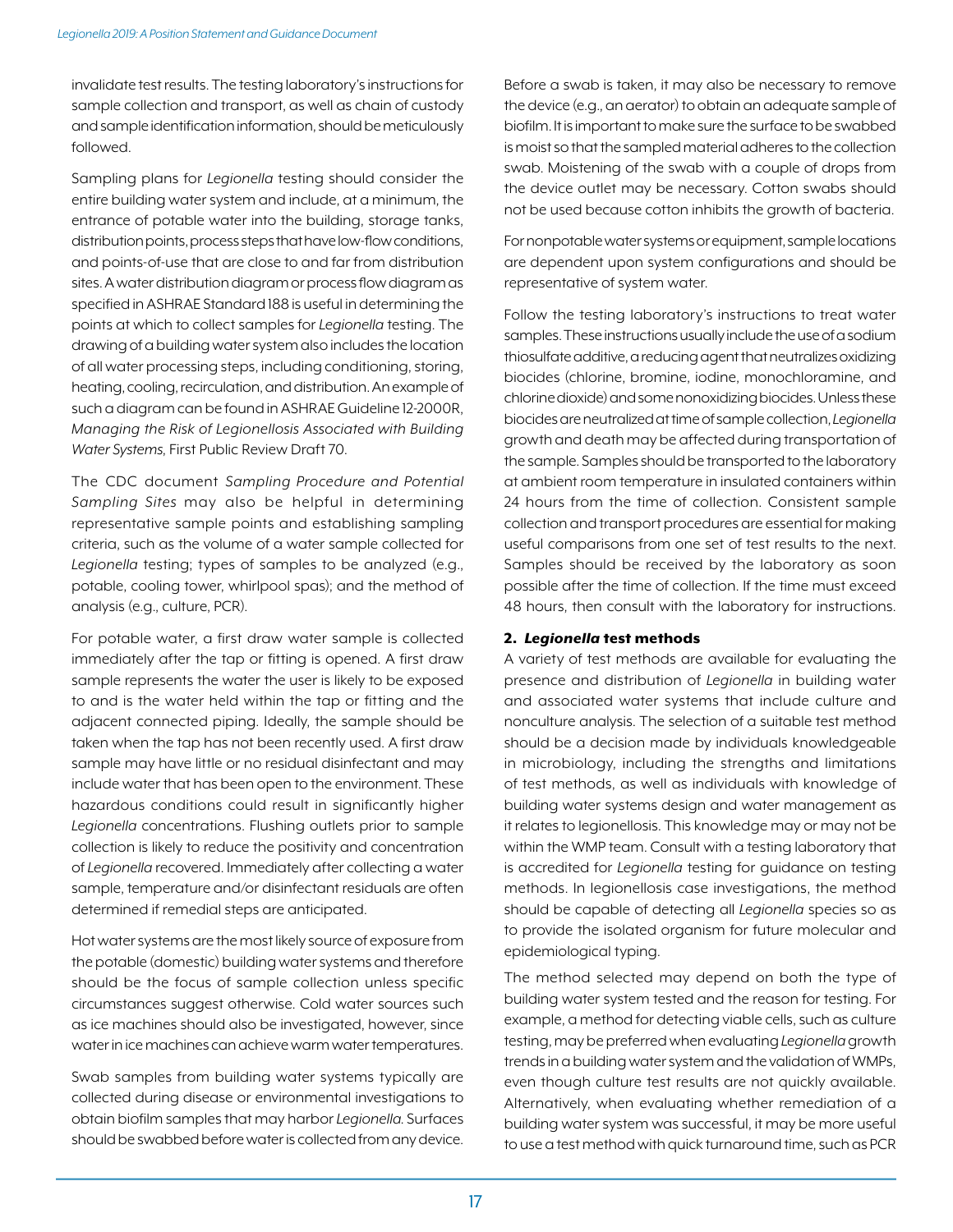testing. If a comprehensive examination of building water systems is needed, it may employ more than one test method.

Consult with a qualified expert to assist with selection of the most appropriate test method, proper sample collection, and transportation procedures as well as for an explanation and interpretation of test results. Each testing method has both strengths and limitations that should be considered.

## a. Culture

Culture is the most frequently used test method to determine whether there are detectable levels of viable *Legionella* bacteria in a sample. Culture testing has advantages over other microbial test techniques because it can discriminate between live and dead organisms, and it can detect all *Legionella* species and serogroups, including those not previously recognized. Most laboratories use some variation of the CDC or "ISO11731:2017, Water Quality—Enumeration of *Legionella*" method, but details such as sample volumes, plate types, and re-suspension methods may differ among laboratories. The ability to detect *Legionella* in a given sample is dependent on factors that go beyond the actual method of analysis and include the method of collection, time to transport the sample, processing methods, and laboratory experience.

*Legionella* culture test results are highly dependent upon the skill, experience, and procedural rigor of the laboratory. The generally accepted limit of detection for cooling water is about 10 CFU/ml, but this will vary depending on how and how much sample was processed. Final results from culture tests typically are reported in colony-forming units (CFU) per volume (milliliter or liter) and available 7–10 days after samples are processed. Colonies large enough to be visible to the naked eye are typically present within three or four days, so preliminary results may be available prior to seven days.

# b. Polymerase chain reaction (PCR)

The most common non-culture methods used to evaluate environmental samples of *Legionella* are variations of the PCR procedure using *Legionella*-specific DNA or RNA templates. PCR holds the potential to detect all known *Legionella* species and forms, including dead and viable but non-culturable (VBNC) organisms, with a high degree of sensitivity and selectivity. Results from PCR tests are typically reported in genomic units (GU) and can be available the same day the laboratory receives the sample. GUs cannot be equated with CFUs. Currently, PCR methods are limited because viable organisms that may be able to cause infection cannot be differentiated from nonviable *Legionella*. Other limitations of PCR include the inability to discriminate between strains, cross-reaction with non-*Legionella* bacteria (i.e., a false positive result), and chemicals in the sample that inhibit the PCR reagents. Although PCR results may be available in a matter of hours, the results should be interpreted with these limitations in mind. Notwithstanding these limitations, PCR testing is useful for negative screening of microbial samples for *Legionella*, especially when used in conjunction with culture methods.

# c. Other detection methods

Other methods of detecting *Legionella* in environmental samples may utilize antibodies, liquid culture and bacterial enzymes, colorimetric indicator dyes, or even electrostatic potential. Unlike culture and PCR testing, such methods typically detect only a particular species or serogroup of *Legionella*. However, the "target testing" for the dominant disease-causing species, *Legionella pneumophila*, is gaining global recognition as a sensible approach in water safety and management program validation testing plans, as supported by the World Health Organization (WHO) and recognized by the EPA. The European Center for Disease Protection and Control (ECDC) releases an annual *Surveillance Report* that covers more than 25 European countries. The most recent reporting covers a seven-year period from 2009– 2015 and includes more than 4,700 reported Legionnaires' disease cases that were confirmed by culture testing. The results show that 95–99% of the cases in every year of the reporting were attributed to *Legionella pneumophila*.

The specificity and sensitivity of other detection methods may vary and must be considered. As well, the performance criteria for some methods may not have been standardized, so their utility for either positive or negative screening may not have been validated in well-designed studies; however, there are evolving and new technologies on the horizon in *Legionella* detection methodology that should be appropriately evaluated.

# *3.* Interpretation of *Legionella* test results

Test results represent the concentration of *Legionella* in the sample at the time the sample was tested, including any increases or decreases due to factors such as sample handling, preparation, and transport testing variability. There can also be considerable fluctuation in the concentration of *Legionella* between different sample locations within a building water system as well as fluctuations due to changes in building use patterns and seasonal conditions. Reporting the results of *Legionella* testing to the public or to environmental health authorities is not generally required when it is not linked to a case of disease; however, it is important to confirm reporting requirements with the authority having jurisdiction.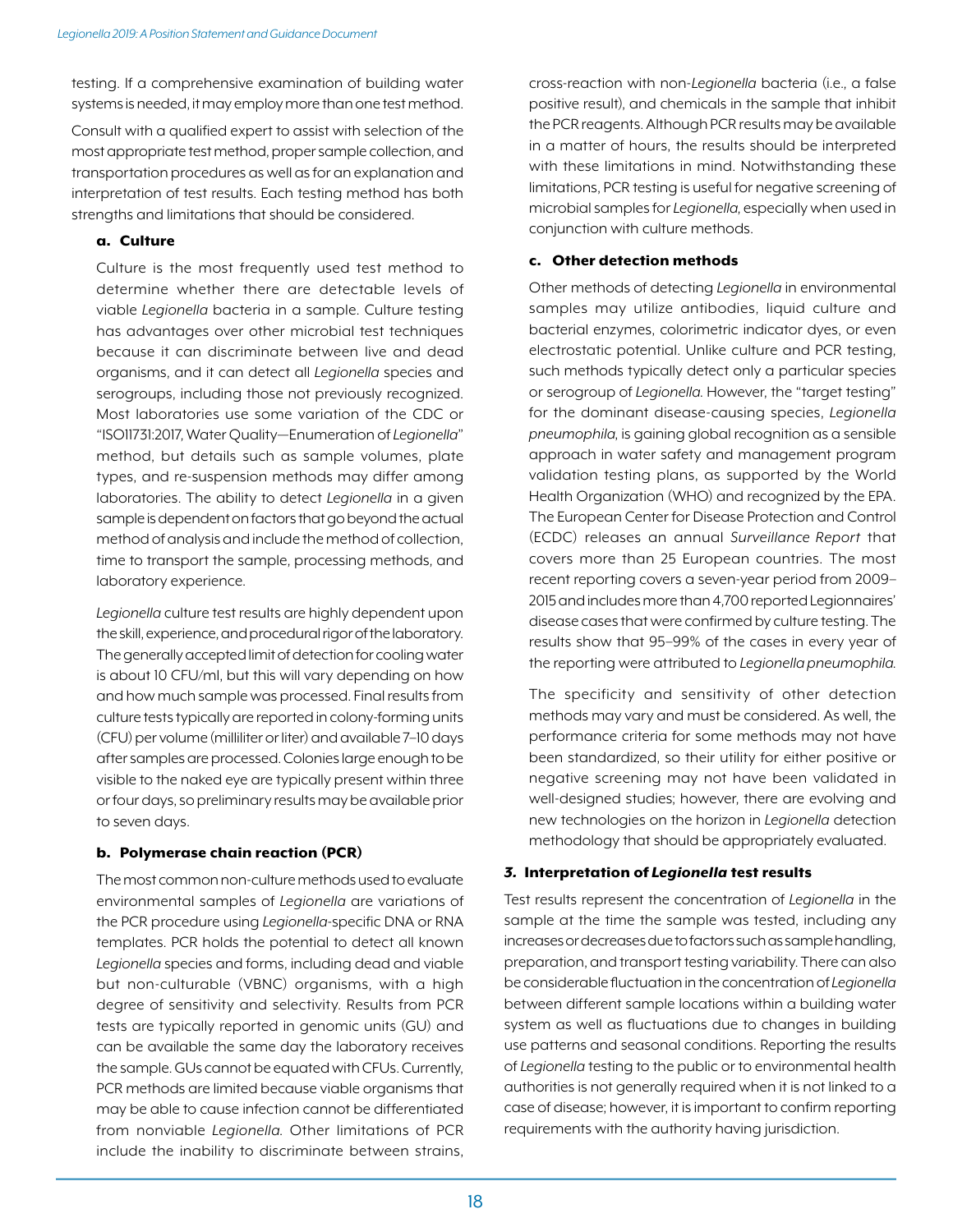In the absence of cases of disease, viewing trends in *Legionella* test results is one method for validating a WMP. Test results can also be useful in confirming that system control measures are working as intended and can be used in conjunction with known hazardous conditions when assessing the risk of disease. Results of *Legionella* testing alone do not provide a complete measure of risk assessment and should not be the sole basis for initiating remediation procedures. Corrective actions in response to *Legionella* test results should be incorporated in the WMP and results discussed with the WMP team.

## 4. Responses to *Legionella* test results

If results from testing for *Legionella* indicate that the *Legionella* control has not been met as per the objectives set forth in the WMP, the following actions need to be taken:

a. Review the sample collection, handling, and testing procedures to confirm that the results are not due to errors.

b. Confirm that system equipment is in good working order and functioning as intended.

c. Review records to confirm that the WMP was implemented as designed.

d. Review assumptions about operating conditions, such as the physical and chemical characteristics of the water supplied to the building.

e. Reevaluate fundamental aspects of the WMP, including the analysis of hazardous conditions, cleaning and maintenance procedures, chemical treatment, and other aspects of the WMP that could affect results of *Legionella* testing.

f. If review or re-evaluation of the WMP indicates deficiencies, adjust the WMP as necessary.

g. After careful review, re-evaluation and possible adjustment of the WMP, consider whether remedial treatment is needed. In all cases, if the root causes of *Legionella* growth are not identified and controlled, growth of *Legionella* is likely to reoccur.

Results of testing for have been interpreted based upon concentration, the extent of colonization, and the type of *Legionella*. For instance, recovery of low concentrations of bacteria from several representative sites may indicate that *Legionella* growth in the building water system is not well controlled. When considering remedial efforts, evaluation of low concentrations of *Legionella* strains known to be more likely to cause disease, such as *Legionella pneumophila*, may indicate a greater risk than equivalent concentrations of *Legionella* strains known to be less likely to cause disease, such as *Legionella anisa* and *Legionella bozemanii*. Whenever a case of disease is associated with a building water system, whether the association is only possible or is confirmed, WMP confirmation activities (verification and validation) should be reviewed and the WMP re-evaluated and revised. *Legionella* test results should never automatically trigger actions such as remedial treatment. Actions should be taken only after careful review and re-evaluation of the WMP.

# 5. *Legionella* test results, interpretations, and action plans

Test results must be interpreted comprehensively and analyzed with respect to applicable regulations. There are various guidelines and action plans that are publicly available, such as from OSHA, AIHA, CDC, VA, New York State, New York City, and others shown in the Appendix. The WMP team may want to refer to the latest scientific findings and technical papers.

The goal of a *Legionella* WMP is to prevent cases of Legionnaires' disease and legionellosis. Achieving zero detectable *Legionella* in a water source is nearly impossible. Finding some *Legionella* in a water source must be carefully interpreted and does not constitute an emergency.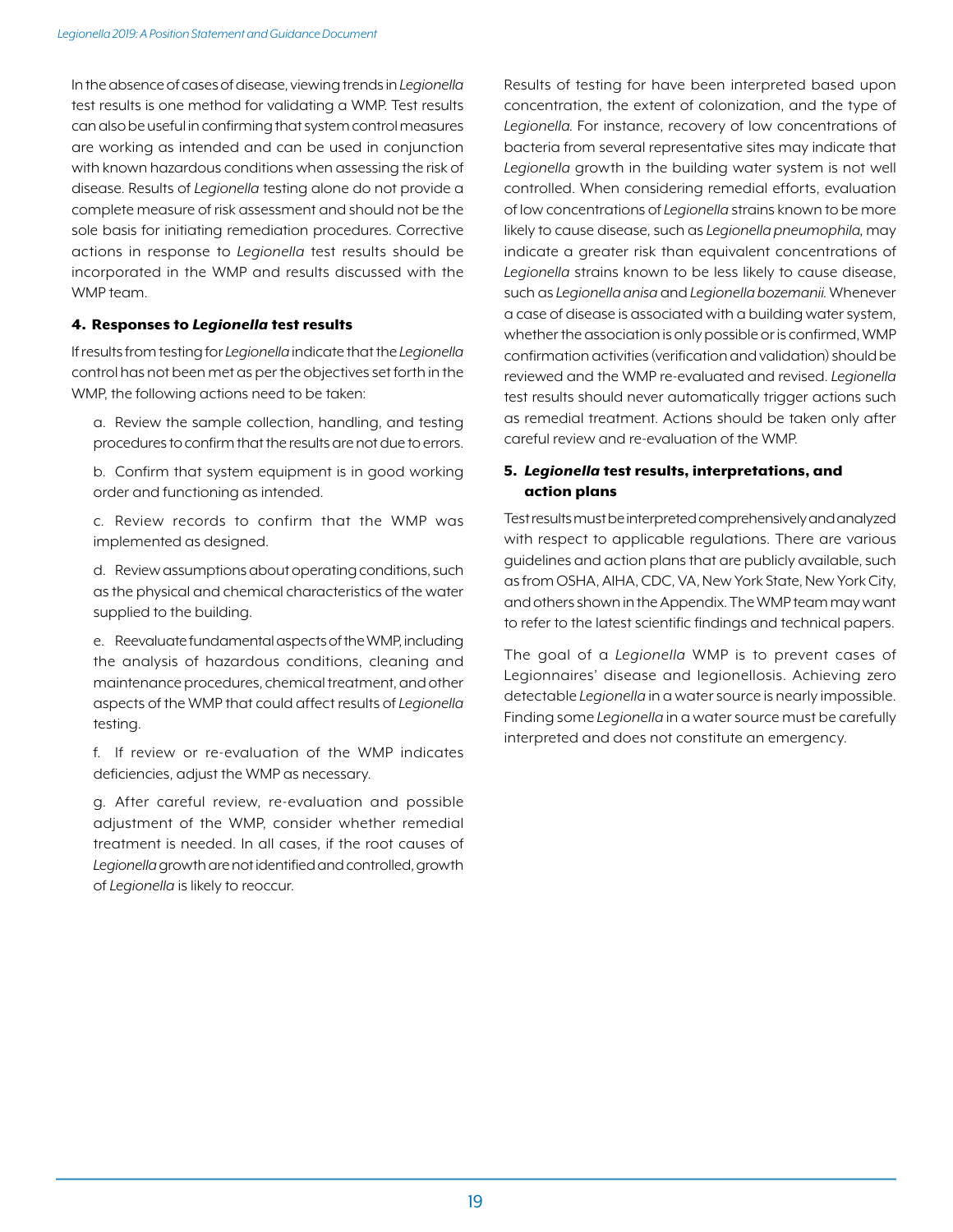# VIII. Healthcare Facilities—A Special Legionnaires' Disease Risk Environment

Potable water plumbing systems of healthcare facilities present a favorable habitat for *Legionella* and pose an associated risk of disease to the susceptible host populations within the healthcare community. These facilities are often required by state regulatory agencies to maintain the hot water at lower temperatures to avoid the risk of scalding. Unfortunately, these temperatures are often favorable for *Legionella* growth. *Legionella* bacteria are not found in all healthcare facility water systems. Depending on the report, anywhere from 12 to 70% of healthcare facilities may be colonized by *Legionella* (Stout and Yu 2003).

Among outbreak investigations conducted by the CDC between 2000 and 2014, hospitals and long-term care facilities were the implicated sources of 34% of outbreaks and 57% of the deaths (Garrison et al. 2016). Among the 2,809 cases of Legionnaires' disease reported to the CDC in 2015, approximately 20% were healthcare associated (CDC 2016 and 2017). Thus, there is a major emphasis on the risk assessment and control and management of these systems and their associated water-disseminating equipment or systems in healthcare facilities.

In accordance with this concern, the Centers for Medicare and Medicaid Services (CMS) issued a policy memorandum for healthcare facilities about facility requirements to prevent *Legionella* infections. This policy memorandum applies to hospitals, critical access hospitals (CAHs), and long-term care (LTC) facilities. CMS further states that this policy memorandum is also intended to provide general awareness for all healthcare organizations. Medicare certified healthcare facilities must develop policies and procedures that reduce the risk of growth and spread of *Legionella* in building water systems. Documentation of water management implementation will be reviewed by surveyors to verify that facilities:

1. Conduct a facility risk assessment to identify where *Legionella* and other opportunistic waterborne pathogens could grow and spread in the facility's water system.

2. Implement a water management program that considers the ASHRAE industry standard and the CDC toolkit, and includes control measures such as physical controls, temperature management, disinfectant level control, visual inspections, and environmental testing for pathogens.

3. Specify testing protocols and acceptable ranges for control measures and document the results of testing and corrective actions taken when control limits are not maintained.

The CMS memorandum is much more specific and potentially punitive than a previously issued Joint Commission for the Accreditation of Healthcare Organizations (JCAHO) Environment of Care instruction (EC 1.7). Now known as The Joint Commission (TJC), the 2001 JCAHO instruction vaguely required accredited healthcare facilities to have a management program to "reduce the potential for organizational-acquired illness" and for "managing pathogenic biological agents in cooling towers, domestic hot water, and other aerosolizing water systems" (i.e., *Legionella*, among others). TJC now fully requires that the CMS memorandum of June 2017, updated in July 2018, be followed.

A. Healthcare facilities—risk assessment and management plans. Healthcare facility surveyors now clearly expect healthcare facility managers to have a risk assessment and management plan in place. Basic considerations are outlined below:

# 1. Risk Assessment

a. Work with the Water Management Team to assess the clinical risk of the patient population to identify and review:

- The treatment and care areas of patients at greatest risk.
- Any cases or current history of infections, including legionellosis, resulting from waterborne pathogens.

b. Assess the environmental risk from potential amplification factors such as:

- Domestic hot water systems.
- Design (e.g., dead-legs, low-flow conditions).
- Operation (e.g., water temperature).
- Maintenance (e.g., flushing and cleaning of hot water tanks).

c. Assess cooling and humidifying systems that produce aerosols:

- Design (e.g., drift eliminators).
- Operation (e.g., sterile water in room humidifiers).
- Maintenance (e.g., cleaning cooling towers and using an effective biocide).

# 2. Risk Assessment

a. If susceptible patients are identified, work with the infection control practitioner to determine what aerosolizing systems are present in that patient's environment (e.g., showers) and limit their access to these systems.

b. Develop a WMP as a result of the assessment (step 1) that includes standard operating procedures (SOPs) for maintenance and operation of water systems. ASHRAE requires an annual survey to assess changing conditions.

c. Develop a system to document and log activities and findings such as temperatures, blow down of hot water tanks, and cooling tower inspections.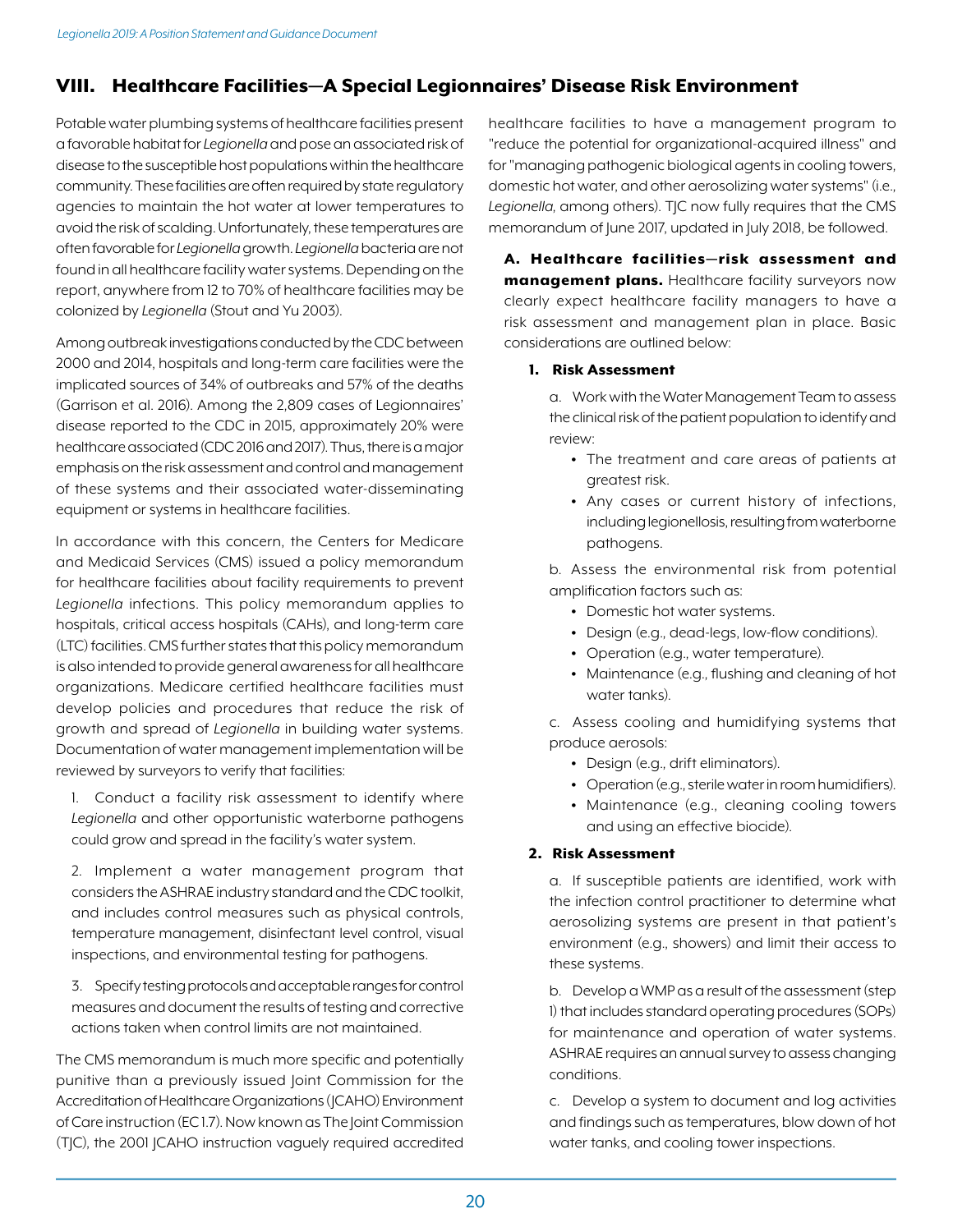d. Include a maintenance and audit program for any systems that are currently installed to limit *Legionella* amplification in aerosolizing systems such as cooling towers and/or potable water treatment systems (e.g., copper-silver or chlorine dioxide biocides).

e. Inspect cooling towers/evaporative coolers to ensure that they are in proper condition and operate as designed.

## B. Corrective actions and remediation (if required).

Work with the WMP team and other experts to establish and follow corrective actions in the WMP.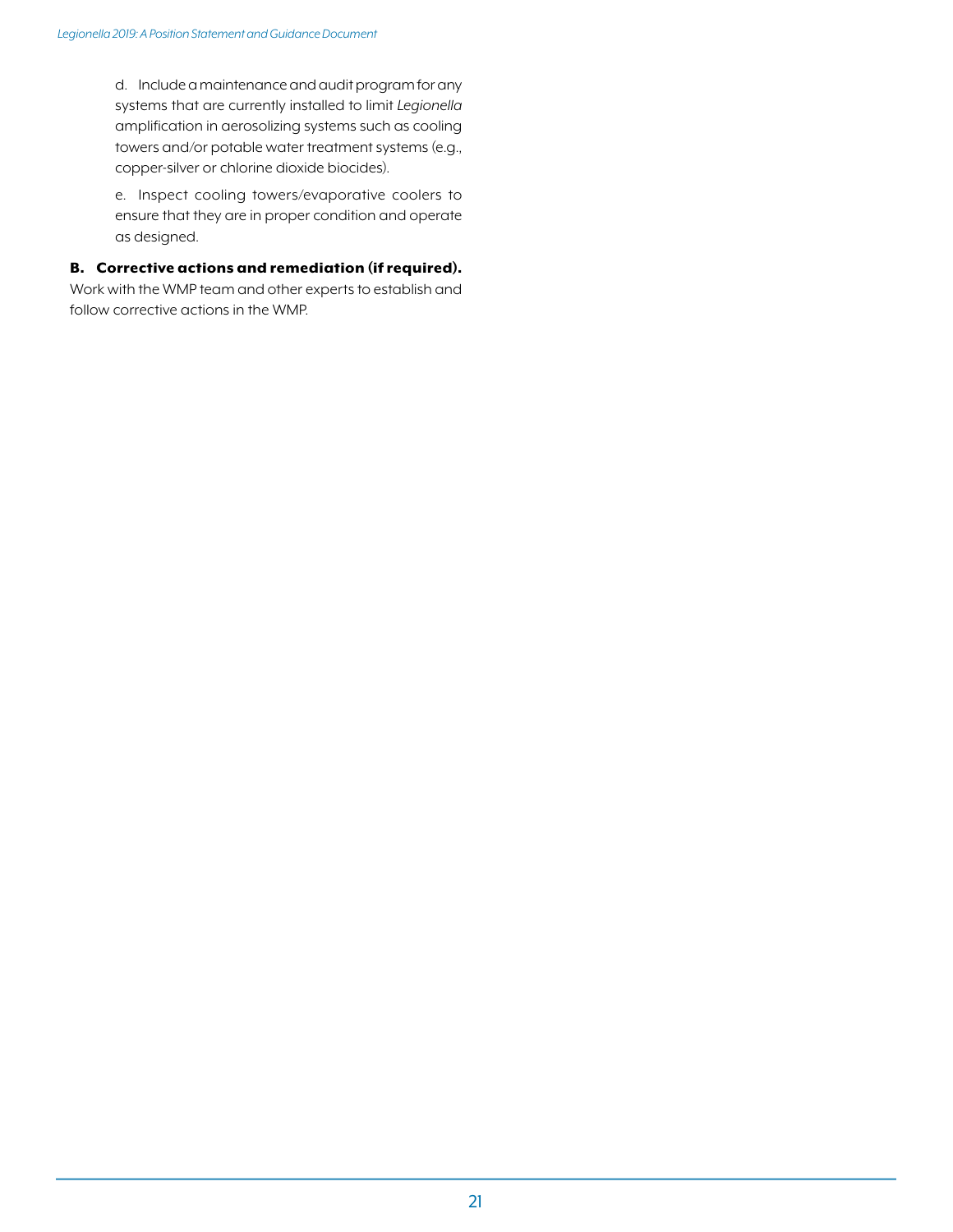# IX. Online *Legionella* Information

A great deal of information on *Legionella* and Legionnaires' disease, both international and multidisciplined, is accessible via the internet. The following websites are listed as resources for additional information. The list is certainly not all inclusive but provides an excellent collection of on the subject matter and includes other linked sites for additional information. The list is restricted to government, authorities having jurisdiction, academia, professional organizations, and otherwise noncommercial, not-for-profit entities.

*Note: Many AWT member companies, particularly associate member (supplier) companies that offer Legionella testing and consulting services, have websites that are rich resources for information on the subject matter. They can be accessed by the Legionella Reference and Resources link on the AWT website.*

#### 1. Laws

http://regs.health.ny.gov/content/part-4-protection-against-legionella

New York State Department of Health regulations for *Legionella* in cooling towers and potable water in healthcare facilities.

#### http://www1.nyc.gov/assets/doh/dpwnloads/pdf/notice/2016/noa-chapter8-title24.pdf

New York City government website; download Chapter 8 (Cooling Towers) of Title 24 of the Rules of the City of New York.

#### http://www.hse.gov.uk/legionnaires/

**HSE** (Health Safety Executive), U.K. website that provides practical advice and guidance to control the risks from exposure to *Legionella* in manmade water systems and the U.K. requirements (duties) under regulation.

#### https://www.canada.ca/en/employment-social-development/services/health-safety/prevention/legionella.html

Government of Canada website; download the "*Legionella* in heating, ventilation and air conditioning systems" document and link to the Canada Occupational Health and Safety Regulations (COHSR), Part II, Division III titled "HVAC Systems," which contains requirements regarding HVAC systems, such as standards, records, operation, inspection, cleaning, testing, maintenance, and investigations.

## 2. Guidelines

# https://www.ashrae.org/technical-resources/bookstore/ansi-ashrae-standard-188-2015-legionellosis-risk-managementfor-building-water-systems

ASHRAE (American Society of Heating, Refrigeration and Air-Conditioning Engineers, Inc.) website; download ANSI/ ASHRAE Standard 188-2015, "Legionellosis: Risk Management for Building Water Systems" and latest position and guideline papers on Legionellosis.

#### http://www.awt.org

AWT (Association of Water Technologies) website; download information about water treatment and *Legionella*.

## https://search.cdc.gov/search/?query=Legionella&utf8=%E2%9C%93&affiliate=cdc-main

CDC (The Centers for Disease Control and Prevention) website; links to over 2,500 results for *Legionella*, including the latest revision of the Model Aquatic Health Code.

#### http://www.cti.org

CTI (Cooling Technology Institute) website, formerly the Cooling Tower Institute; download the latest position papers on *Legionella*.

#### http://www.osha.gov

OHSA website; search and get OSHA Legionnaires' disease information, including the latest manual (Section III, Chapter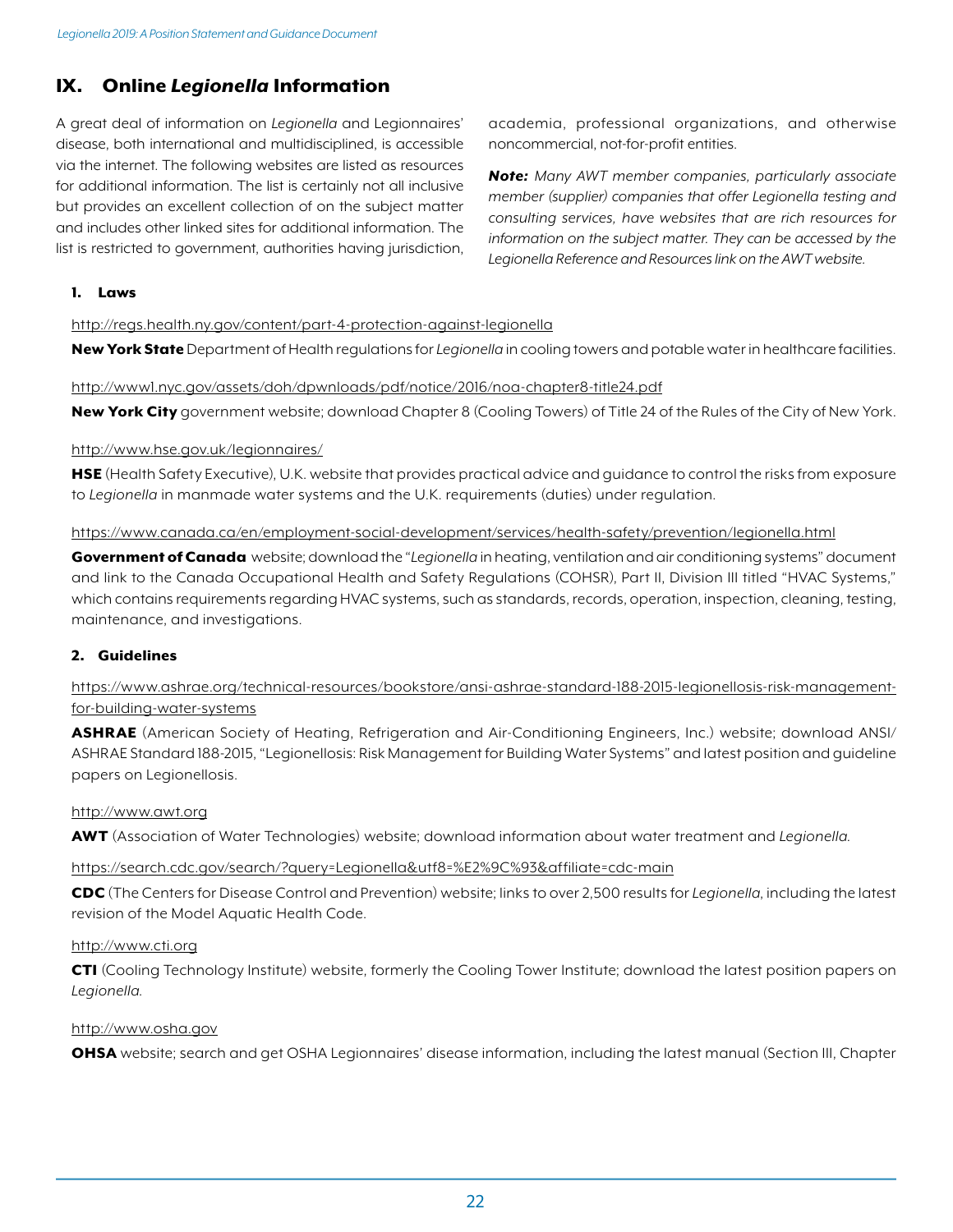7) on Legionnaires' disease.

## 3. Healthcare Guidelines

https://www.cms.gov/Medicare/Provider-Enrollment-and-Certification/SurveycertificationGenInfo/Downloads/Surveyand-Cert-Letter-17-30.pdf

CMS (Centers for Medicare and Medicaid Services) website and the "Requirement to Reduce *Legionella* Risk in Healthcare Facility Water Systems to Prevent Cases and Outbreaks of Legionnaires' Disease."

#### https://phpa.health.maryland.gov/IDEHASharedDocuments/Legionella-Scientific-Working-Group-Guidance.pdf

Maryland Department of Health and Mental Hygiene "Report of the Maryland Scientific Working Group to Study *Legionella* in Water Systems in Healthcare Institutions" (June 14, 2000)

## http://www.va.gov/vhapublications/ViewPublication.asp?pub\_ID=3033

Department of Veterans Affairs (Veterans Health Administration) website; see VHA Directive 1061.2014: Prevention of healthcare-associated *Legionella* disease and scald injury from potable water distribution systems.

# https://www.aiha.org/about-aiha/Press/2015PressReleases/Pages/AIHA-Provides-Preventative-Guidance-in-New-Legionella-Guideline.aspx

AIHA (American Industrial Hygiene Association) website; download the 2015 guideline on *Legionella* titled, "Recognition, Evaluation, and Control of *Legionella* in Building Water Systems."

## 4. Additional Resources

## https://www.epa.gov/ground-water-and-drinking-water/legionella

U.S. EPA (Environmental Protection Agency) website; the latest *Legionella* (Ground Water and Drinking Water) information 2016 publication: "Technologies for *Legionella* Control in Premise Plumbing Systems: Scientific Literature Review."

## https://www.ncbi.nlm.nih.gov/pubmed/25203696

PMC (PubMed Central) free full-text archive of biomedical and life sciences journal literature at the U.S. National Institutes of Health's National Library of Medicine (NIH/NLM). Journal of Public Health Management and Practice article, "Legionellosis on the Rise: A Review of Guidelines for Prevention in the United States." (2015)

## http://www.who.int/water\_sanitation\_health/emerging/legionella.pdf

WHO (World Health Organization) website; download the 2007 publication "*Legionella* and the prevention of legionellosis" as well as any updates and current information ("Key Facts") on the subject matter.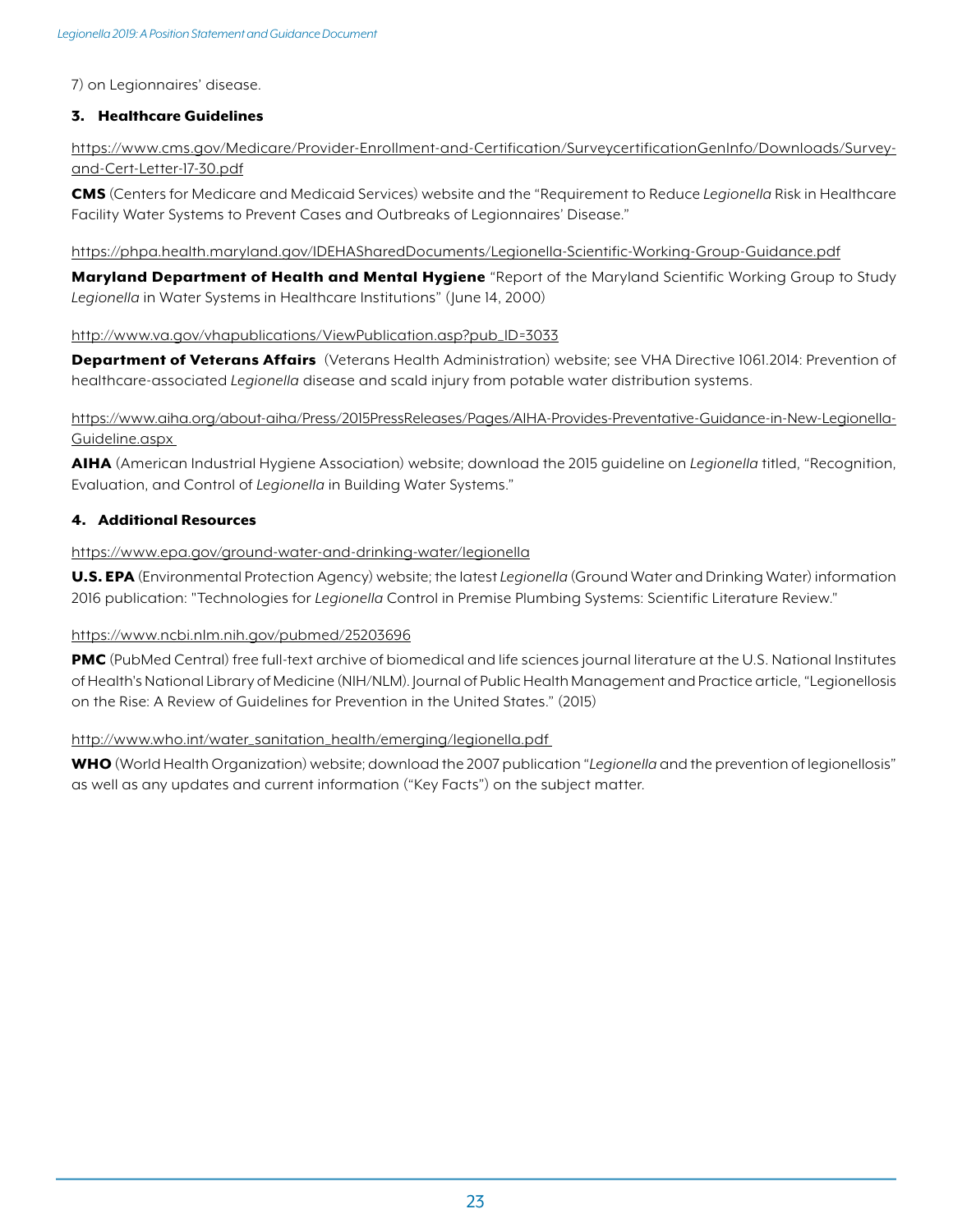# X. AWT *Legionella* and Legionellosis Position Statement

AWT makes the following recognition and position statements regarding *Legionella*, legionellosis, water treatment, and the related practices of water treatment professionals. They are based on the significant and prevailing information from ASHRAE, the CDC, CTI, EPA, OSHA, WHO, academia, and the medical community, subject matter experts, and other authoritative agencies that study, investigate, and deal with *Legionella* and legionellosis prevention.

1. AWT supports the ANSI/ASHRAE Standard 188 (Legionellosis: Risk Management for Associated Building Water Systems) and the importance of following a risk management process that has a WMP to control and manage *Legionella* in building water systems to prevent legionellosis.

2. AWT emphasizes that potable water, especially in healthcare facilities, but also in other large buildings, hotels, resorts, and facilities with complex hot water systems, is the most common and important source of *Legionella* and disease transmission.

- The domestic (potable) water system must be properly designed, operated, and maintained to not provide *Legionella* or other opportunistic microorganisms with a favorable environment for growth and proliferation.
- During new construction and renovations is a critical time to make sure domestic (potable) water systems are properly cleaned and flushed as well as provided and maintained with adequate disinfectant levels to control *Legionella*.
- Low flow, stagnant, and other conditions that result in extending the resident time of water and the loss of disinfectant in domestic plumbing systems and the formation of biofilm must be managed to control *Legionella*.
- Secondary or supplemental disinfection may be required in domestic (potable) water systems where other control strategies fail to keep *Legionella* from colonizing the systems.

3. AWT recognizes the potential hazard for *Legionella* contamination in cooling towers and evaporative condensers as well as other water systems and water-disseminating devices or equipment that may or may not be a part of a traditional water treatment program but can produce aerosols and provide a favorable microbial environment for *Legionella*.

4. AWT supports that prudent operational and water treatment practices for cooling towers, evaporative condensers, fluid coolers, and other recirculating water systems are consistent with reducing *Legionella* contamination within them and include:

• Corrosion, scale, and deposit control programs that promote operational efficiency and system cleanliness and reduce microbial breeding areas.

- Dispersant and antifoulant programs that reduce biofilm, sludge, debris, and nutrient accumulations, thus reducing microbial breeding areas.
- .• Biocide programs, including oxidizing and nonoxidizing chemistries that are applied according to proper labeling to control microbial growth and proliferation.
- Maintaining best available mist (drift) elimination technology in evaporative systems and eliminating or minimizing stagnant (dead-leg) zones and cross-connections.
- Minimum annual (twice annual preferred) thorough washout and cleaning of cooling towers and evaporative condenser cooling water systems, including an oxidizing disinfection before and after each cleaning.
- Filtration and solids separation devices for cooling water systems to remove airborne dirt and debris, thus maintaining system cleanliness and reducing nutrient conditions that support microbial growth.

5. AWT supports that the microbiology and environmental ecology of *Legionella* includes many variables that determine organism virulence and survival, disease transmission and contraction, and human host susceptibility. As such, even prudently applied WMPs cannot guarantee 100% *Legionella* eradication or disease prevention.

6. AWT supports the sampling and testing for *Legionella* in potable water systems, cooling towers, evaporative condensers, and other nonpotable or potable water systems that have been appropriately risk-assessed, evaluated, and determined to pose disease risk or are otherwise required by regulation. Such recognized systems would include those that have a likelihood of harboring *Legionella* and pose a risk of transmission and exposure to at-risk populations.

*Legionella* testing within a facility or water system may also be appropriate or required to:

- Validate effectiveness of *Legionella* control strategies in a WMP.
- Evaluate or determine potential disease transmission sources, or otherwise as part of disease outbreak investigations.
- .• Validate the effectiveness of *Legionella* remediation or decontamination procedures.
- Test within certain healthcare facilities or settings that have patients at high risk for disease.

7. AWT supports that *Legionella* sampling and testing should be considered for all potential *Legionella*-source water systems. An ultimate decision to test or not should be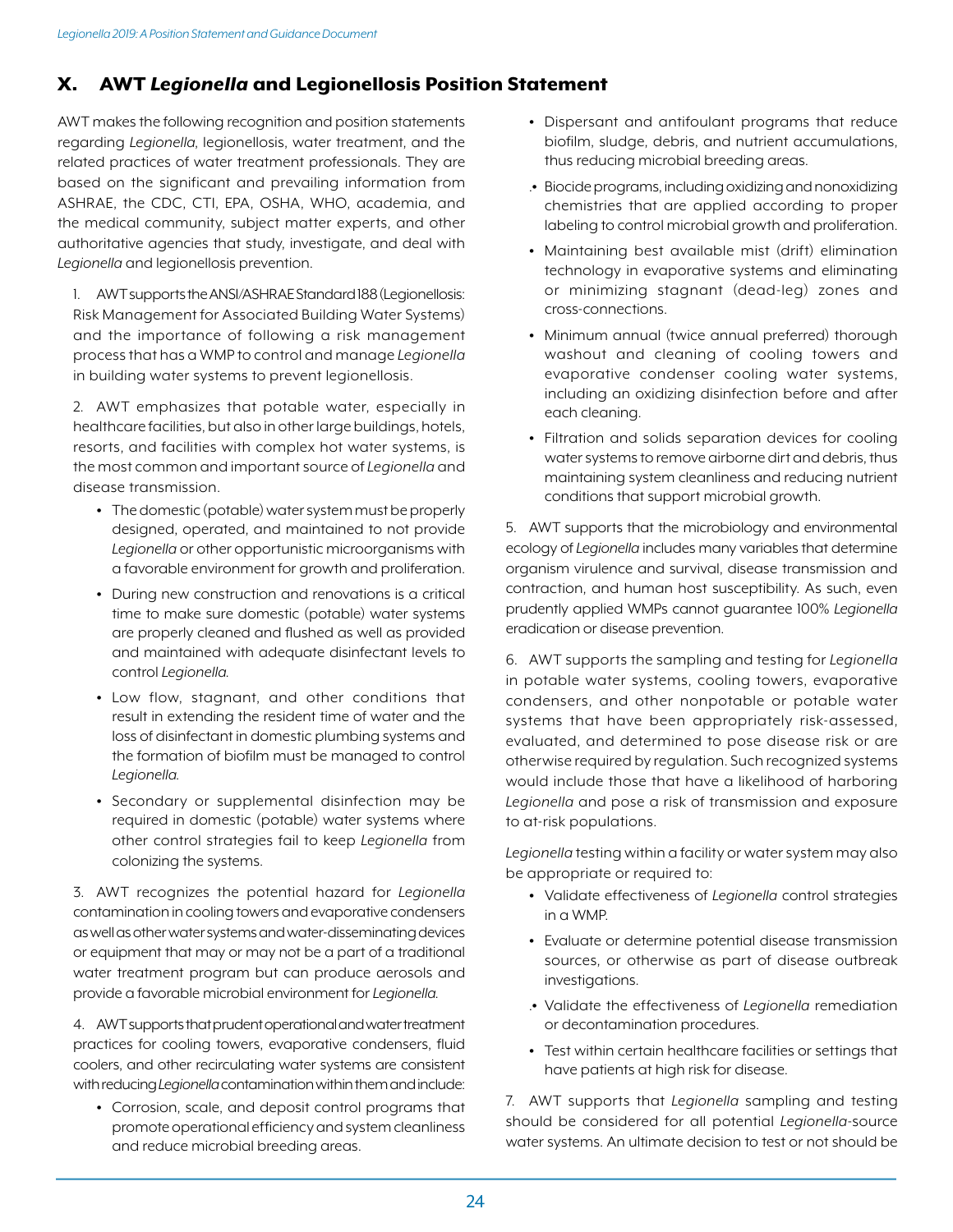determined and based on an assessment and review of the specific water system (site and operations) for disease risks. This includes an understanding of the science and relevant facts for *Legionella* sampling and testing, *Legionella*, and Legionnaires' disease, and having an action plan to respond to testing results. Accordingly, AWT does not recommend the routine sampling and testing of all systems without appropriate assessments—or as mandated by federal, state, provincial, or local laws or AHJs.

8. AWT will continue to investigate and evaluate, as well as promote and report, the latest findings, research, and technologies relevant to the control of *Legionella* and the prevention of Legionnaires' disease. This includes independent research as well as liaison and joint exchanges with government agencies, other organizations, associations, and related professional entities.

9. AWT further commits to sharing with the water treatment industry, the healthcare community, and the industry at large, as well as the public and private sector, any relevant information gathered and produced from its resources addressing *Legionella*, legionellosis, and disease prevention.

10. AWT also further commits to educating its member companies, their clients, and others on the potential hazards of *Legionella* in water systems and the proper protocols to be followed to limit the disease. AWT provides a *Legionella* subject matter curriculum in its educational training seminars and annual convention programming.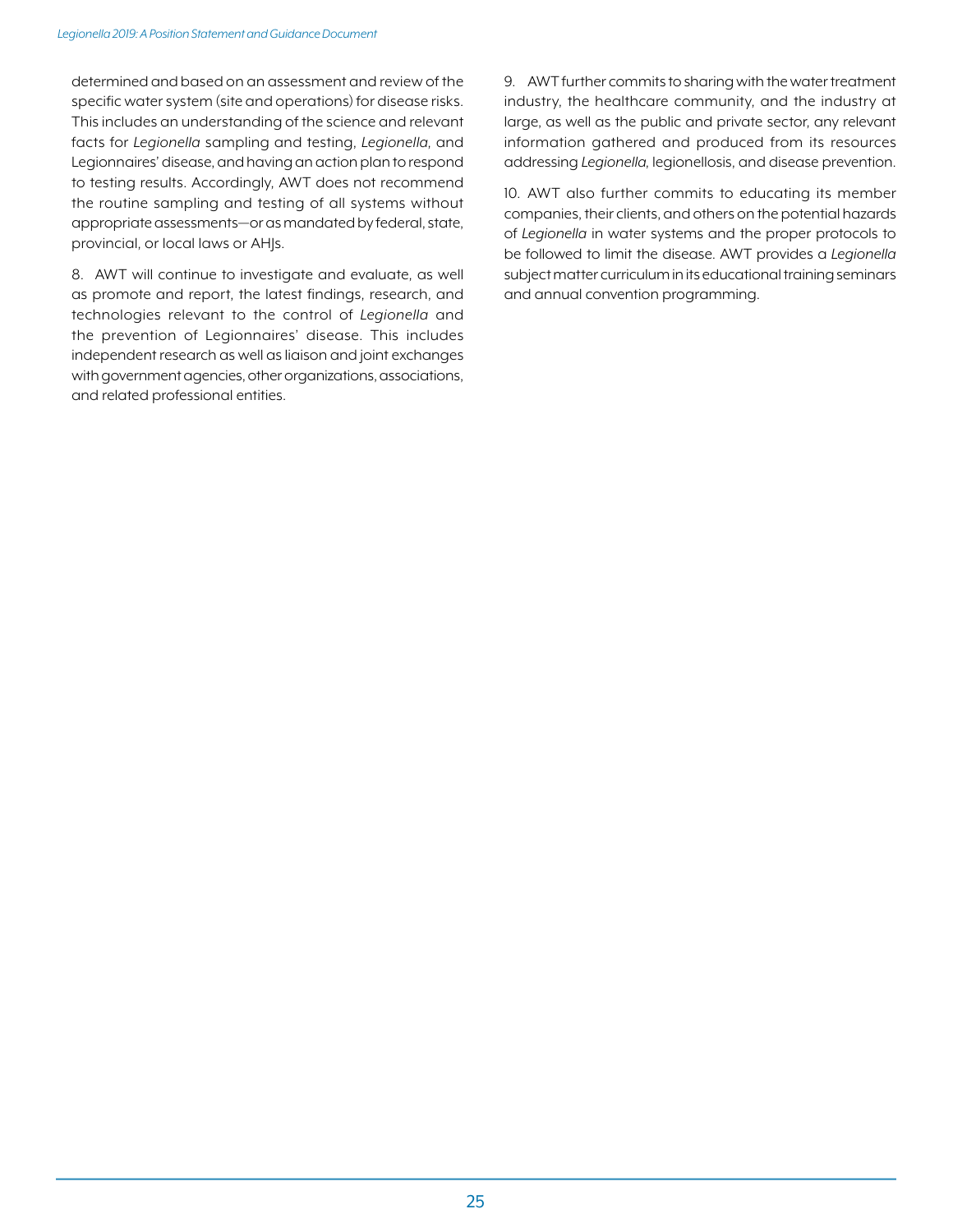# APPENDIX A: *Legionella* Control Measures

## **Overview**

Regulatory agencies in the United States and abroad have various control measures for *Legionella*. Below is a compilation of *Legionella* control measures from various countries and organizations.

| <b>Regulatory</b><br><b>Authority</b> | <b>Test Frequency</b>                                | Legionella<br><b>Concentration</b><br>(CFU/ml) | <b>Remediation</b>                                                                                             |
|---------------------------------------|------------------------------------------------------|------------------------------------------------|----------------------------------------------------------------------------------------------------------------|
| <b>NYC</b>                            | No data.                                             |                                                | No data.                                                                                                       |
| <b>NYS</b>                            | Every 90 days<br>first year, annually<br>thereafter. | <30% positive results<br>of sites tested.      | Maintain WMP.                                                                                                  |
|                                       |                                                      | ≥30% positive results<br>of sites tested.      | Immediate short-term control levels.<br>Retest. Persistent ≥30% results-institute long-term<br>control levels. |
| <b>AIHA</b>                           | 2x/year.                                             | $1-9$                                          | Continue monitoring and review WMP.                                                                            |
|                                       |                                                      | $10 - 100$                                     | ID infection source and online disinfection.                                                                   |
|                                       |                                                      | >100                                           | ID infection source and offline disinfection.                                                                  |
| <b>OSHA</b>                           | Not stated.                                          | $10 - 99$                                      | Online disinfection.                                                                                           |
|                                       |                                                      | >100                                           | Offline disinfection.                                                                                          |
| PW & GSC Canada                       | $2x/year$ .                                          | 1-100 Lp sq 2-15                               | Online disinfection within 48 hrs.                                                                             |
|                                       |                                                      | $1-10$ Lp sq $1$                               | Online disinfection within 48 hrs.                                                                             |
|                                       |                                                      | >100 Lp sq 2-15                                | Offline disinfection within 48 hrs.                                                                            |
|                                       |                                                      | >10 Lp sg 1                                    | Offline disinfection within 48 hrs.                                                                            |
| <b>HSE UK</b>                         | Start monthly and<br>adjust as per test<br>results.  | $>0.1,$ <1.0; <50%<br>positivity.              | Review WMP.                                                                                                    |
|                                       |                                                      | $>0.1, 1.0; 50\%$<br>positivity.               | Review WMP and consider disinfection.                                                                          |
|                                       |                                                      | >1.0                                           | Review WMP and consider disinfection.                                                                          |
| <b>MSS</b> France                     | No data.                                             | >1.0                                           | Action required in non-healthcare facilities.                                                                  |
|                                       |                                                      | >0.1                                           | Action required in healthcare facilities.                                                                      |
|                                       |                                                      | >0.025                                         | Action required in healthcare facilities with severely<br>immunocompromised patients.                          |
| <b>DVGW Germany</b>                   | No data.                                             | 1.0                                            | No data.                                                                                                       |
| <b>VROM Holland</b>                   | No data.                                             | 0.1                                            | No data.                                                                                                       |
| Australia and New<br>Zealand          | No data.                                             | No data.                                       | No data.                                                                                                       |

#### Table 1. *Legionella* Control Programs: Potable Water

- NYS: Protection Against *Legionella* (2016)
- AIHA: American Industrial Hygiene Association. Recognition and Control of *Legionella* in Building Water Systems (2015)
- OSHA: Occupational Safety and Health Administration. Technical Manual, Legionnaires' Disease, Section III, Chapter 7
- PW and GSC Canada: Public Works and Government Services Canada. Control of *Legionella* in Mechanical Systems, Mechanical Design 15161 (2013)
- HSE UK: Health and Safety Executive, UK. Legionnaires' disease. The control of *Legionella* bacteria in water systems, Approved Code of Practice and Guidance (2009)
- MSS France: Ministère de la Sante et des Solidarités (2005)
- DVGW Germany: Deutscher Verein des Gas-und Wasserfaches, W551 (2004)
- VROM Holland: The Netherlands Ministry of Housing, Modelbeheersplan Legionellapreentrie in Liedingwater Distribution No 16827 (2002)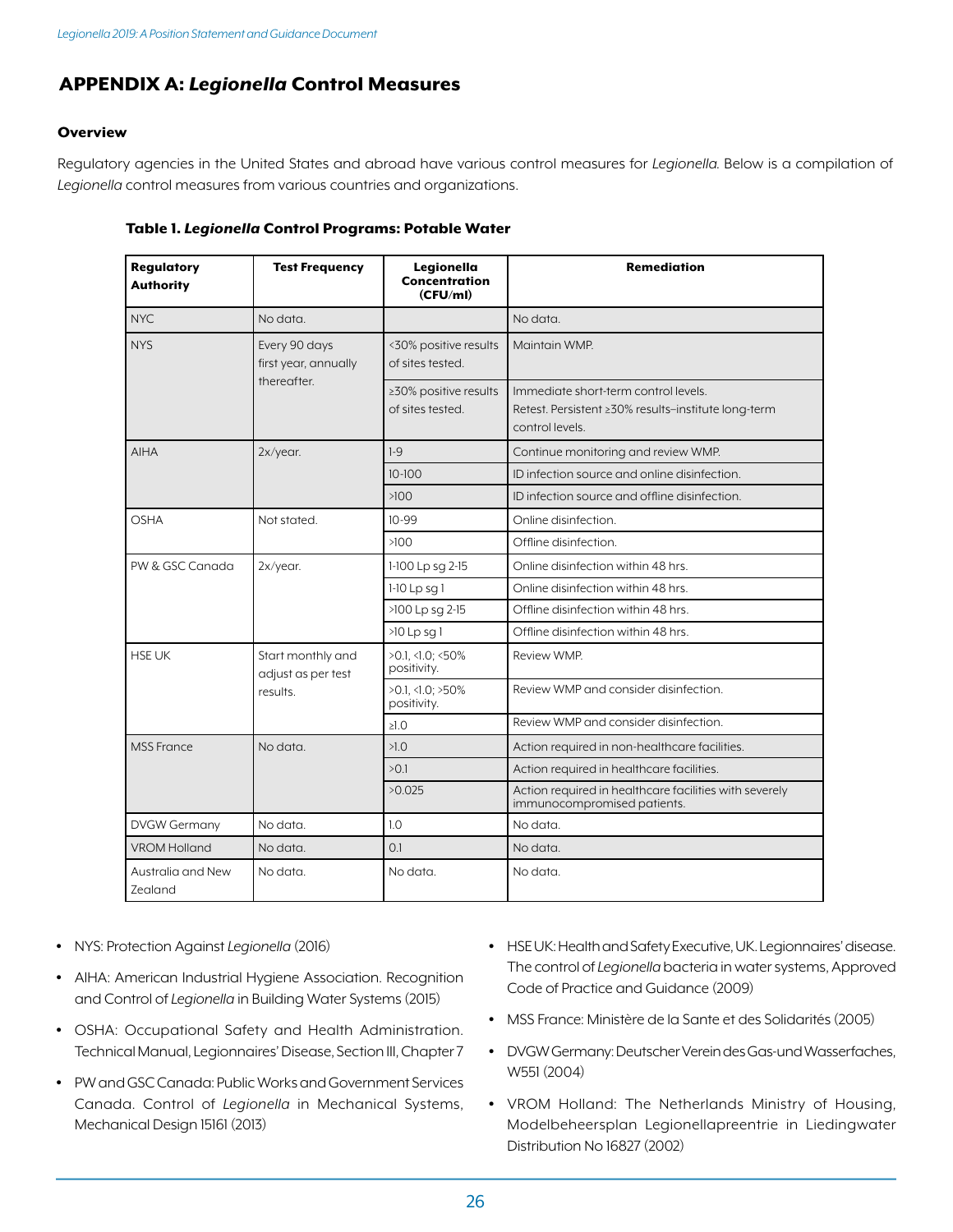| <b>Regulatory</b><br><b>Authority</b> | <b>Test Frequency</b>                                 | Legionella<br><b>Concentration</b><br>(CFU/ml) | <b>Remediation</b>                                                                                                              |
|---------------------------------------|-------------------------------------------------------|------------------------------------------------|---------------------------------------------------------------------------------------------------------------------------------|
| <b>NYC</b>                            | At system startup                                     | $\triangleleft$ 10                             | Maintain water chemistry and biocide levels.                                                                                    |
|                                       | and every 90 days<br>thereafter.                      | $>10 - 100$                                    | Online disinfection within 24 hours. Retest.                                                                                    |
|                                       |                                                       | $\geq 100 - 1000$                              | Online disinfection within 24 hours. Retest, Review WMP.                                                                        |
|                                       |                                                       | $\geq 1000$                                    | Online disinfection within 24 hours.<br>Offline disinfection within 48 hours. Retest.<br>Notify DOH within 24 hours of results. |
| <b>NYS</b>                            | At system startup<br>and every 90 days<br>thereafter. | &520                                           | Maintain water chemistry and biocide levels.                                                                                    |
|                                       |                                                       | $>20 - 1000$                                   | Online disinfection immediately. Retest. Review WMP.                                                                            |
|                                       |                                                       | $\geq 1000$                                    | Online disinfection immediately. Retest. Review WMP.<br>Any retest >1000 offline disinfection immediately.                      |
| <b>AIHA</b>                           | Monthly.                                              | $10-99$                                        | Review WMP and retest until <10 CFU/ml.                                                                                         |
|                                       |                                                       | 100-1000                                       | Review WMP and conduct an online disinfection until<br>consistently <10 CFU/ml.                                                 |
|                                       |                                                       | >1000                                          | Review WMP and conduct an offline disinfection until<br>consistently <10 CFU/ml.                                                |
| <b>OSHA</b>                           | Not stated.                                           | 100-999                                        | Online disinfection.                                                                                                            |
|                                       |                                                       | >1000                                          | Offline disinfection.                                                                                                           |
| PW & GSC Canada                       | Every 2 months.                                       | 1000-10,000 non-Lp                             | Online disinfection within 48 hrs.                                                                                              |
|                                       |                                                       | 1-100 Lp sq 2-15                               | Online disinfection within 48 hrs.                                                                                              |
|                                       |                                                       | $1-10$ Lp sq $1$                               | Online disinfection within 48 hrs.                                                                                              |
|                                       |                                                       | >1000 non-Lp                                   | Offline disinfection immediately.                                                                                               |
|                                       |                                                       | >100 Lp sq 2-15                                | Offline disinfection immediately.                                                                                               |
|                                       |                                                       | $>10$ Lp sg $1$                                | Offline disinfection immediately.                                                                                               |
| <b>HSE UK</b>                         | Quarterly.                                            | $0.1 - 1.0$                                    | Review WMP and resample.                                                                                                        |
|                                       |                                                       | $\geq$ 1.0                                     | Review WMP, resample and disinfect.                                                                                             |
| <b>MSS France</b>                     | No data.                                              | No data.                                       | No data.                                                                                                                        |
| <b>DVGW Germany</b>                   | No data.                                              | No data.                                       | No data.                                                                                                                        |
| Holland                               | No data.                                              | No Data                                        | No data.                                                                                                                        |
| AS/NZS 366.3<br>Australia and New     | Quarterly.                                            | $10-99$                                        | Online disinfection and add biodispersant.<br>Retest 3-7 days.                                                                  |
| Zealand                               |                                                       | 10-1000                                        | Online disinfection with oxidizing biocide.<br>Retest 3-7 days.                                                                 |
|                                       |                                                       | >1000                                          | Offline disinfection with oxidizing biocide.<br>Retest 3-7 days.                                                                |

#### Table 2 *. Legionella* Control Programs: Cooling Towers and Evaporative Condensers

- NYC: Chapter 8 (Cooling Towers) of Title 24 of the Rules of the City of New York (2015)
- NYS: Protection Against *Legionella* (2016)
- AIHA: American Industrial Hygiene Association. Recognition and Control of *Legionella* in Building Water Systems (2015)
- OSHA: Occupational Safety and Health Administration. Technical Manual, Legionnaires' Disease, Section III, Chapter 7
- PW and GSC Canada: Public Works and Government Services

Canada. Control of *Legionella* in Mechanical Systems, Mechanical Design 15161 (2013)

- HSE UK: Health and Safety Executive, UK. Legionnaires' disease. The control of *Legionella* bacteria in water systems, Approved Code of Practice and Guidance (2009)
- AS/NZS 366.3 Australia and New Zealand: AS/NZS 366.3 Code of Practice, Prevention and Control of Legionnaires' Disease (2010)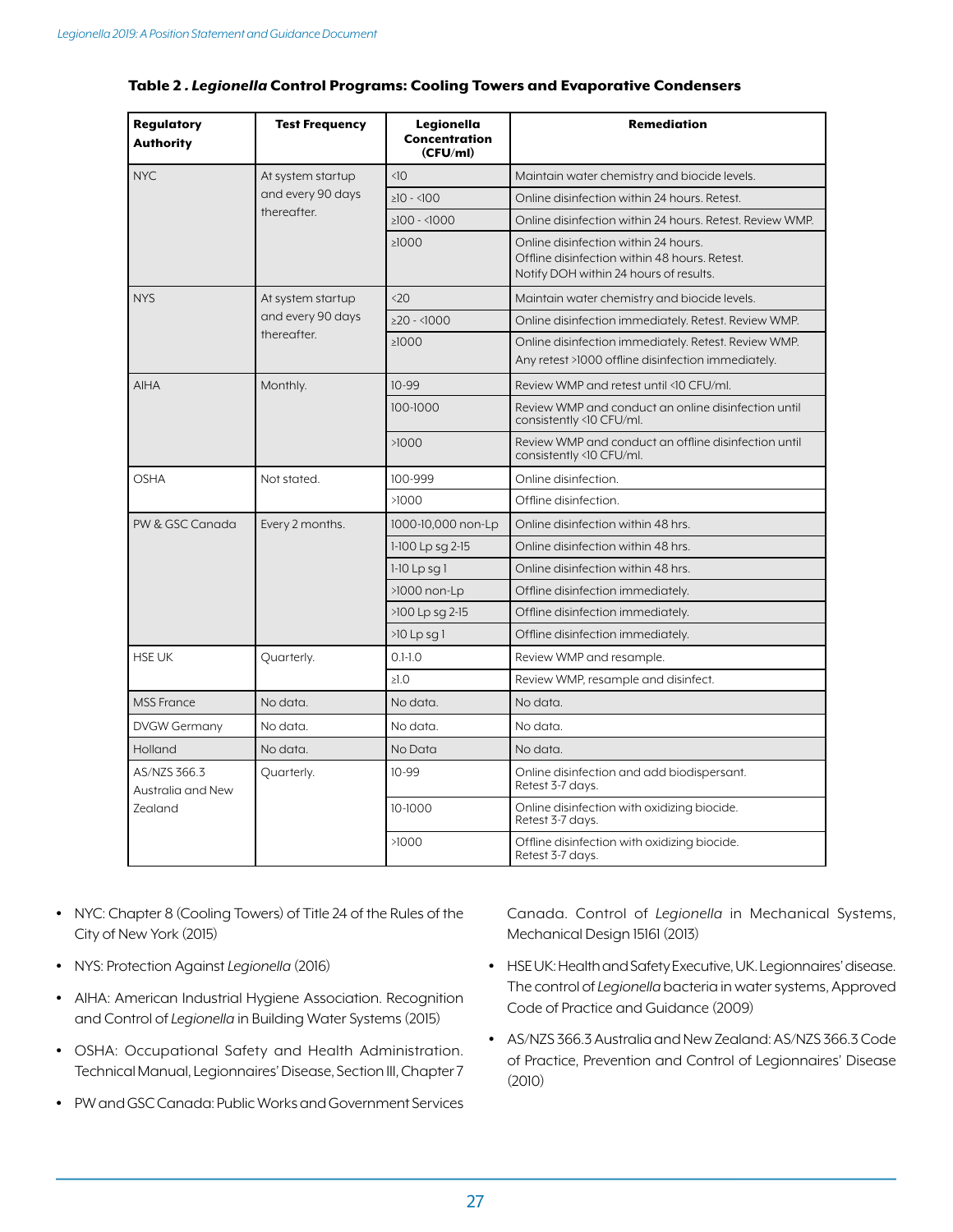This document has been compiled by:

AWT Cooling Subcommittee Chairs:

Keith Johnson, Keith M Johnson Consulting, Inc. Grand Rapids, Michigan

Ken Sansom, CWT, Pace Chemicals Ltd. Calgary, Alberta, Canada

Contributors:

Michael Coughlin, Ph.D., Weas Engineering, Inc. Westfield, Indiana

Christopher Goulah, Ph.D., EMSL Analytical, Inc. Buffalo, New York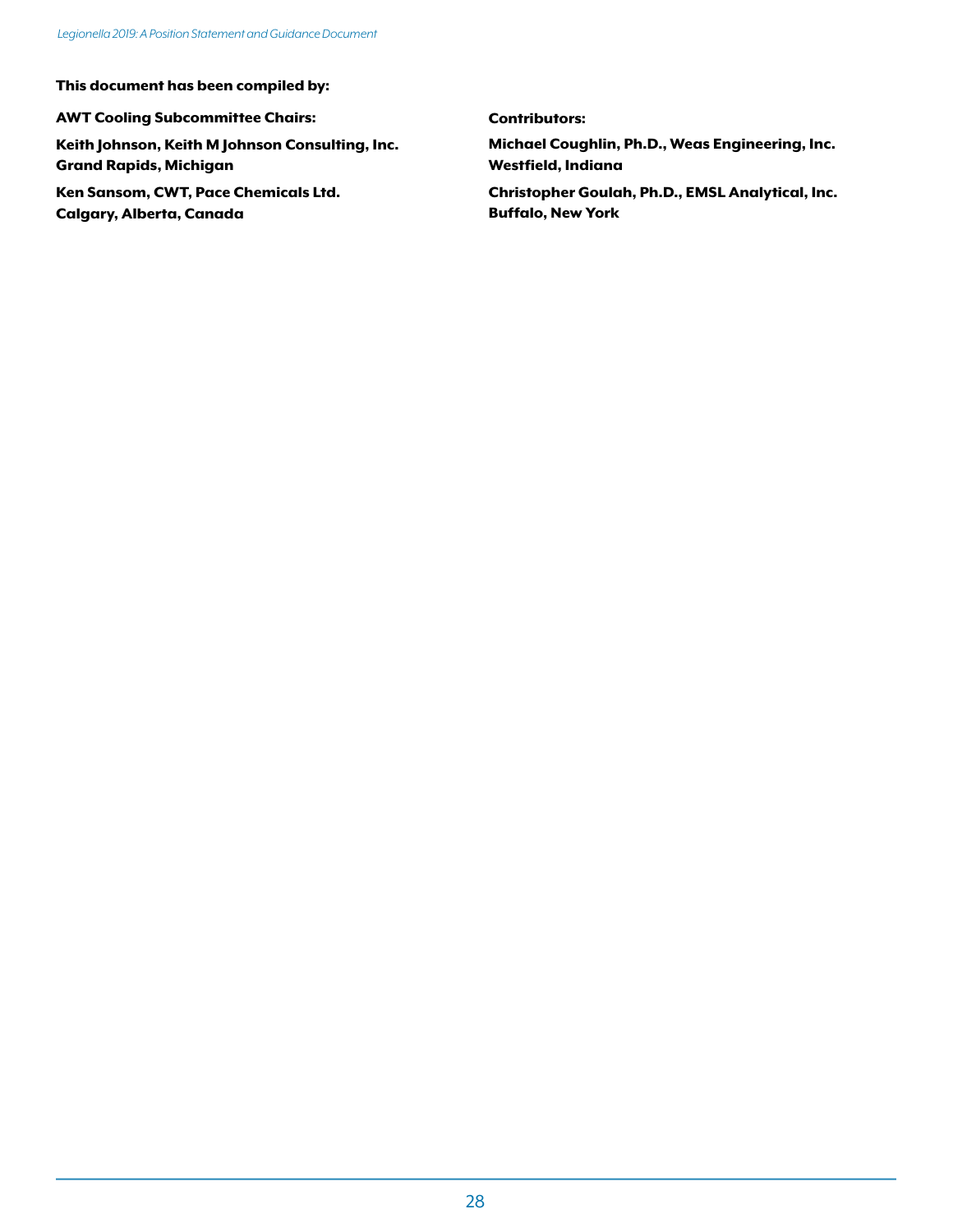# REFERENCES (from 2003 doc)

American Society of Heating, Refrigerating and Air-Conditioning Engineers (ASHRAE) (2000), Atlanta, GA. *Minimizing the Risk of Legionellosis Associated with Building Water Systems.* ASHRAE Guideline 12-2000, February 2000.

American Society for Testing and Materials (1998). *Standard Guide for Inspecting Water Systems for Legionellae and Investigating Possible Outbreaks of Legionellosis (Legionnaires' Disease and Pontiac Fever).* Standard D5952. West Conshohocken, Pennsylvania

Anderson, L.J., Arden, N.H., Breiman, R.F., Butler, J.C., McNeil, M.M., Tablan, O.D. and the Hospital Infection Control Practices Advisory Committee (1994). *Guideline for Prevention of Nosocomial Pneumonia.* Atlanta: US Department of Health and Human Services, Public Health Service, Centers for Disease Control and Prevention.

Barbaree, J.M., Breiman, R.F. and Dufour, A.P. (1993). *Legionella: Current Status and Emerging Perspectives.* American Society for Microbiology, (ASM), Washington, D.C.

Breiman, R.F., Butler, J.C. and Fields, B.S. (1997). Prevention and Control of Legionellosis. Infectious Diseases in Clinical Practice 6, 458-464.

Brown, J., Hort, K, Bouwman, R., Capon, A., Bansal, N., Goldthorpe, I., Chant, K., and Vemulpad, S. (2001). *Investigation and control of a cluster of cases of Legionnaires' disease in western Sidney.*  Communicable Disease Intelligence 25:63-66.

Cirillo, S.L., Bermudez, L.E., El-Etr, S.H., Duhamel, G.E, and Cirillo, J.D. (2001). *Legionella pneumophila entry gene rtxA is involved in virulence*. Infection and Immunity 69:508-517.

Control of *Legionella* in Cooling Towers, Rev. 8/87, POH4242 (1987). Wisconsin Division of Health and Social Services. A copy of this document may be obtained from the Wisconsin Division of Health and Social Services, Madison, WS 53701.

Cooling Technology Institute (CTI), formerly the Cooling Tower Institute (2000). Guideline: Best Practices for Control of *Legionella*, February 2000.

Freije, M.R., HC Information Resources, Inc. (1998). Disinfecting Plumbing Systems of *Legionella*: Solving Problems Without Overspending: HC Special Report 303.

Freije, M.R., HC Information Resources, Inc. (1998). How to Make Plumbing Systems Less Conducive to *Legionella* and Other Bacteria: HC Special Report 302.

Freije, M.R., HC Information Resources, Inc. (1998). Legionnaires' Disease: Facts, Legal Issues, Risk: HC Special Report 301.

Freije, M.R., HC Information Resources, Inc. (1998). *Legionella* Environmental Sampling Guide: HC Special Report 306.

Freije, M.R., HC Information Resources, Inc. (1998). Minimizing the Risk of *Legionella* in Cooling Towers and Other HVAC Equipment: HC Special Report 304.

Freije, M.R., HC Information Resources, Inc. (1998). Sample Water for *Legionella*? Weighing the Benefits Against the Costs: HC Special Report 305.

Fiore, A.E., Kool, J.L., Carpenter, J., and Butler, J.C. (1997). Eradicating *Legionella* From Hospital Water. Journal of the American Medical Association, 1404-1405.

Flanders, W.D., Morris, G.K. and Shelton, B.G. (1994). Legionnaires' Disease Outbreaks and Cooling Towers with Amplified Legionella Concentrations. Current Microbiology 28, 359-363.

Gilpin, R.W. (1995). The Saga of *Legionella*, The Analyst AWT.

Goetz, A., Liu, Z., Stout, J.E. and Yu, V.L. (1993). *Legionella* Disinfection of Water Distribution Systems: Principles, Problems, and Practice. Infection Control and Hospital Epidemiology 14:10, 567-570.

International Standards Organization (1998). *Water Quality-Detection and Enumeration of Legionella*, ISO 11731. Geneva, Switzerland.

Marre, R., Y.A. Kwaik, C. Bartlett, N.P. Cianciotto, B.S. Fields, M. Frosch, J. Hacker, and P.C. Luck (2002). *Legionella*. ASM Press, Washington, D.C.

Millar, J.D., Morris, G.K. and Shelton, B.G. (1997). Legionnaires' Disease: Seeking Effective Prevention. *ASHRAE* Journal, 22-29.

OSHA Technical Manual, Section III, Chapter 7: Legionnaires' Disease. Occupational Safety and Health Administration, Department of Labor, Washington, D.C.

*Point/Counterpoint: Surveillance Cultures for Legionella*, a debate between V.L. Yu and R.F. Breiman about the pros and cons of sampling water for Legionella. Recorded at the 1996 Annual Scientific Meeting of the Society for Healthcare Epidemiology of America.

State of Maryland Department of Health and Mental Hygiene (2000). *Report of the Maryland Scientific Working Group to Study Legionella in Water Systems in Healthcare Institutions*. June 14, 2000. Baltimore, MD

State of Wisconsin Department of Health and Social Services (1987). *Control of Legionella in Cooling Towers*, Rev. 8/87, POH4242.

Stout, J.E., Yu, V.L. (1997). Legionellosis. *New England Journal of Medicine*, 682-687.

Watson, J.R. (2000). *Legionella Update—2000 Report*. Microbiological Consultation Services, Inc. (MCS), La Grange Park, IL.

Yu, V.L. (1997). Prevention and Control of *Legionella*: An Idea Whose Time Has Come. Infectious Diseases in Clinical Practice.

Yu, V. L. (1998). Resolving the Controversy on Environmental Cultures for *Legionella*: A Modest Proposal, Volume 19 (12), December 1998 Editorial.